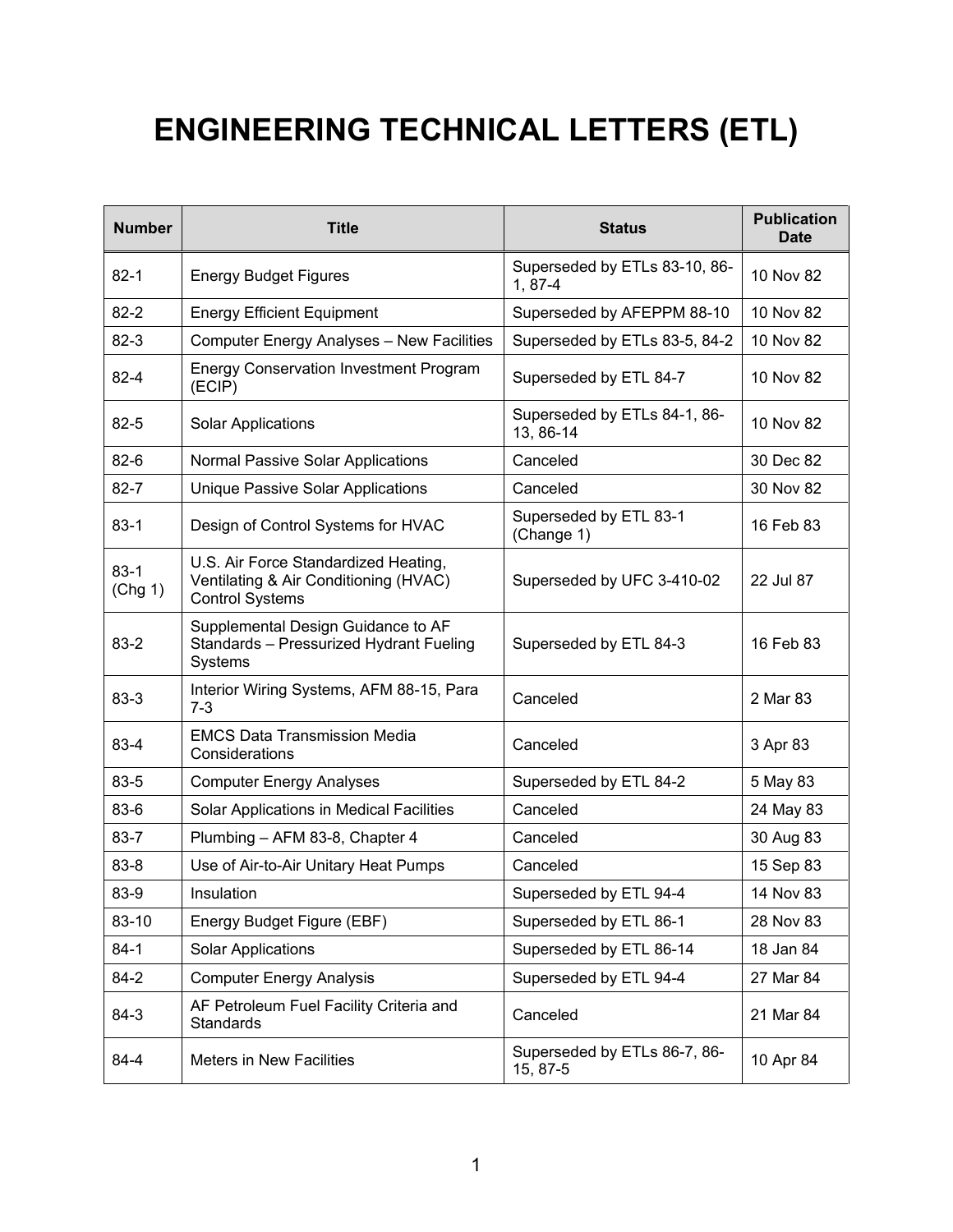| <b>Number</b> | <b>Title</b>                                                                          | <b>Status</b>                                                                      | <b>Publication</b><br><b>Date</b> |
|---------------|---------------------------------------------------------------------------------------|------------------------------------------------------------------------------------|-----------------------------------|
| 84-5          | Heat Distribution Systems Outside of<br><b>Buildings</b>                              | Superseded by ETLs 84-8, 86-<br>11, 86-18, 88-6                                    | 7 May 84                          |
| $84 - 7$      | <b>MCP Energy Conservation Investment</b><br>Program (ECIP)                           | Superseded by AFEPPM 96-4                                                          | 13 Jun 84                         |
| 84-8          | Heat Distribution Systems Outside of<br><b>Buildings</b>                              | Superseded by ETL 86-11                                                            | 19 Jun 84                         |
| 84-9          | <b>TEMPEST/EMP Shielding for Facilities</b>                                           | Superseded by ETL 88-7                                                             | 5 Jul 84                          |
| 84-10         | AF Building Construction and the Use of<br>Termiticides                               | Canceled                                                                           | 1 Aug 84                          |
| $86-1$        | Energy Budget Figures (EBFs) for Facilities<br>in the Military Construction Program   | Superseded by ETL 87-7                                                             | 3 Feb 86                          |
| $86-2$        | <b>Energy Management and Control Systems</b><br>(EMCS)                                | Canceled                                                                           | 5 Feb 86                          |
| 86-3          | <b>Paints and Protective Coatings</b>                                                 | Superseded by ETL 86-4                                                             | 21 Feb 86                         |
| 86-4          | Coating Systems and Specifications for<br><b>Exterior and Interior of Steel Tanks</b> | Canceled                                                                           | 12 May 86                         |
| 86-5          | <b>Fuels Use Criteria for Air Force</b><br>Construction                               | Canceled 5 Apr 07                                                                  | 22 May 86                         |
| 86-6          | Heat Distribution Systems Outside of<br><b>Buildings</b>                              | Superseded by ETLs 86-11, 86-<br>18, 88-6                                          | 3 Jun 86                          |
| 86-7          | Utility Meters in New and Renovated<br><b>Facilities</b>                              | Superseded by ETL 86-15                                                            | 3 Jun 86                          |
| 86-8          | Aqueous Film Forming Foam Waste<br>Discharge Retention and Disposal                   | Superseded by AFI 32-1067                                                          | 4 Jun 86                          |
| 86-9          | Lodging Facility Design Guide                                                         | Superseded by AFCEE<br><b>Temporary Lodging Facilities</b><br>Design Guide         | 4 Jun 86                          |
| 86-10         | Antiterrorism Planning and Design<br>Guidance                                         | Superseded by AFCEE Design<br>Guide, Installation Force<br><b>Protection Guide</b> | 13 Jun 86                         |
| 86-11         | Heat Distribution Systems Outside of<br><b>Buildings</b>                              | Superseded by ETL 88-6                                                             | 3 Jul 86                          |
| 86-12         | <b>Prewired Workstations and Systems</b><br>Furniture                                 | Superseded by ETL 90-2                                                             | 3 Jul 86                          |
| 86-13         | <b>Solar Applications</b>                                                             | Superseded by ETL 86-14                                                            | 18 Aug 86                         |
| 86-14         | <b>Solar Applications</b>                                                             | Canceled                                                                           | 15 Oct 86                         |
| 86-15         | Utility Meters in New and Renovated<br><b>Facilities</b>                              | Superseded by ETL 87-5                                                             | 13 Nov 86                         |
| 86-16         | Direct Digital Control of Heating, Ventilation,<br>and Air Conditioning Systems       | Superseded by UFC 3-410-02                                                         | 9 Dec 86                          |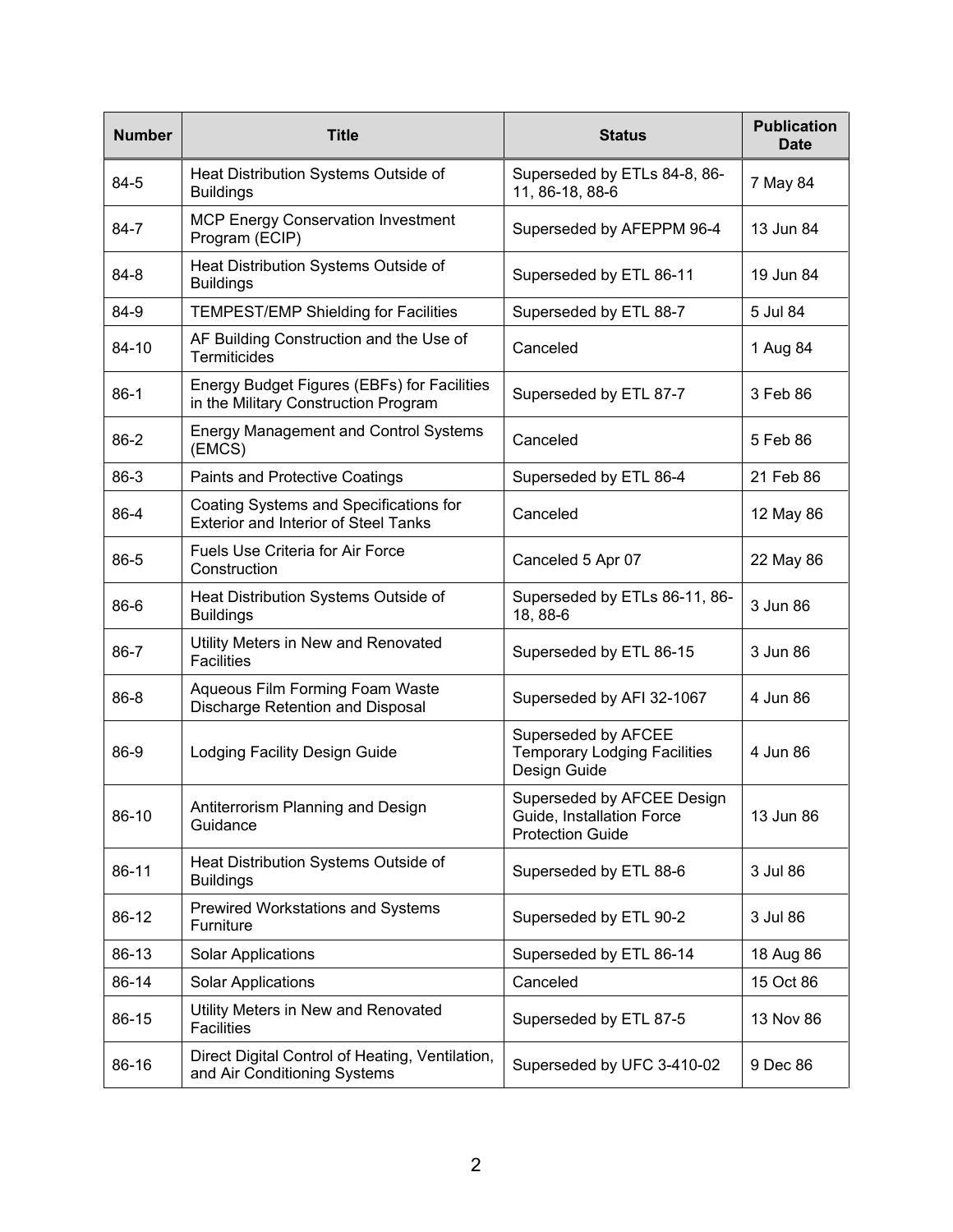| <b>Number</b> | <b>Title</b>                                                                                           | <b>Status</b>                                                                                   | <b>Publication</b><br><b>Date</b> |
|---------------|--------------------------------------------------------------------------------------------------------|-------------------------------------------------------------------------------------------------|-----------------------------------|
| 86-17         | Power Conditioning and Continuation<br>Interfacing Equipment (PCCIE)                                   | Superseded by ETL 89-6                                                                          | 17 Dec 86                         |
| 86-18         | Heat Distribution Systems Outside of<br><b>Buildings</b>                                               | Superseded by ETL 88-6                                                                          | 18 Dec 86                         |
| $87-1$        | Lead Ban Requirements of Drinking Water                                                                | Superseded by AFI 32-1067                                                                       | 15 Jan 87                         |
| $87 - 2$      | Volatile Organic Compounds                                                                             | Canceled                                                                                        | 4 Mar 87                          |
| $87-3$        | <b>Cathodic Protection</b>                                                                             | Superseded by ETLs 87-6, 88-5                                                                   | 12 Mar 87                         |
| $87 - 4$      | Energy Budget Figures (EBFs) for Facilities<br>in the Military Construction Program                    | Superseded by ETL 94-4                                                                          | 13 Mar 87                         |
| $87 - 5$      | Utility Meters in New and Renovated<br><b>Facilities</b>                                               | Superseded by ETL 94-2                                                                          | 13 Jul 87                         |
| $87-6$        | <b>Cathodic Protection</b>                                                                             | Superseded by ETL 88-5                                                                          | 21 Aug 87                         |
| $87 - 7$      | 1987 Energy Prices and Discount Factors<br>for Life-Cycle Cost Analysis                                | Superseded by ETL 89-1                                                                          | 14 Oct 87                         |
| $87 - 8$      | Built-Up Roof Repair/Replacement Guide<br>Specifications                                               | Superseded by ETL 90-1                                                                          | 19 Oct 87                         |
| 87-9          | Prewiring                                                                                              | Superseded by ETL 02-12                                                                         | 21 Oct 87                         |
| $88-1$        | Standard Guidelines for Submission of<br><b>Facility Operating and Maintenance</b><br>Manuals          | Superseded by ETL 89-2                                                                          | 5 Jan 88                          |
| 88-2          | Photovoltaic Applications                                                                              | Superseded by AFCESA Tech<br>Data Bulletin, Photovoltaic<br>Concept, Design, and<br>Application | 21 Jan 88                         |
| 88-3          | Design Standards for Critical Facilities                                                               | Superseded by AFMAN 32-<br>1146(l)                                                              | 15 Jun 88                         |
| 88-4          | Reliability & Maintainability (R&M) Design<br>Checklist                                                | Superseded by ETL 01-1                                                                          | 24 Jun 88                         |
| 88-5          | <b>Cathodic Protection</b>                                                                             | Superseded by ETL 91-6                                                                          | 2 Aug 88                          |
| 88-6          | Heat Distribution Systems Outside of<br><b>Buildings</b>                                               | Superseded by AFI 32-1068                                                                       | 1 Aug 88                          |
| 88-7          | <b>TEMPEST and High-Altitude</b><br>Electromagnetic Pulse (HEMP) Protection<br>for Facilities          | Superseded by ETLs 90-3, 91-2                                                                   | 24 Aug 88                         |
| 88-8          | Chlorofluorocarbon (CFC) Limitation in<br>Heating, Ventilating, and Air-Conditioning<br>(HVAC) Systems | Superseded by ETL 91-7                                                                          | 4 Oct 88                          |
| 88-9          | Radon Reduction in New Facility<br>Construction                                                        | Canceled                                                                                        | 7 Oct 88                          |
| 88-10         | <b>Prewired Work Station Guide Specifications</b>                                                      | Canceled                                                                                        | 29 Dec 88                         |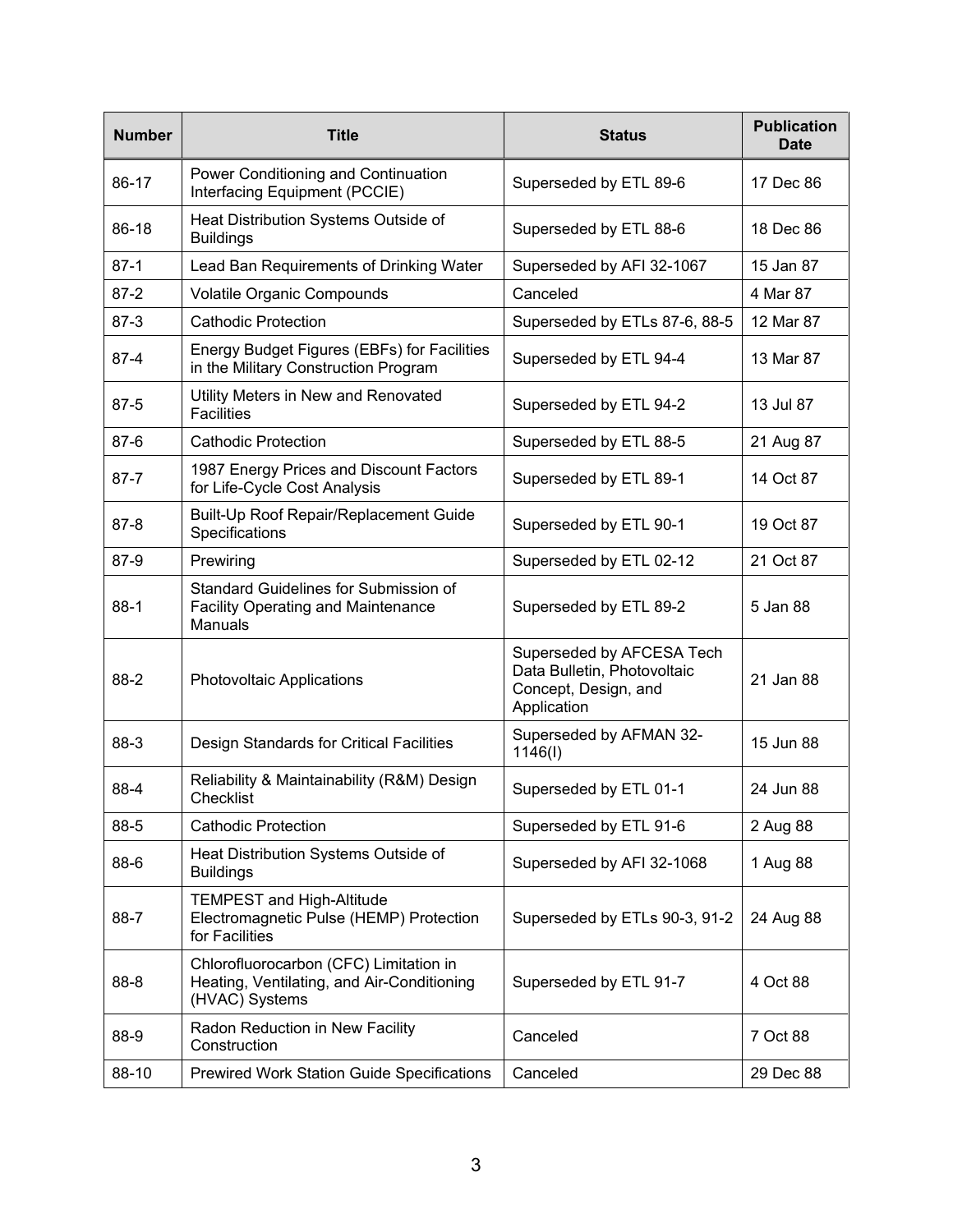| <b>Number</b> | <b>Title</b>                                                                                                       | <b>Status</b>                                                                  | <b>Publication</b><br><b>Date</b> |
|---------------|--------------------------------------------------------------------------------------------------------------------|--------------------------------------------------------------------------------|-----------------------------------|
| $89-1$        | 1988 Energy Prices and Discount Factors<br>for Life-Cycle Cost Analysis                                            | Superseded by ETL 90-4                                                         | 6 Feb 89                          |
| 89-2          | Standard Guidelines for Submission of<br><b>Facility Operating and Maintenance</b><br>Manuals                      | Canceled 7 Apr 15                                                              | 23 May 89                         |
| 89-3          | Fire Protection Engineering Criteria for<br><b>Electronic Equipment Installations</b>                              | Superseded by ETL 93-5                                                         | 9 Jun 89                          |
| 89-4          | <b>Systems Furniture Guide Specification</b>                                                                       | Canceled                                                                       | 6 Jul 89                          |
| 89-6          | Power Conditioning and Continuation<br>Interfacing Equipment (PCCIE) in the<br>Military Construction Program (MCP) | Canceled                                                                       | 7 Sep 89                          |
| 89-7          | Design of Air Force Courtrooms                                                                                     | Superseded by Air Force Base<br>Legal Facilities Design Guide                  | 29 Sep 89                         |
| $90-1$        | Built-Up Roof (BUR) Repair/Replacement<br><b>Guide Specification</b>                                               | Superseded by UFGS 07 51<br>13, Built-up Asphalt Roofing                       | 23 Jan 90                         |
| $90 - 2$      | <b>General Policy for Prewired Workstations</b><br>and Systems Furniture                                           | Canceled                                                                       | 26 Jan 90                         |
| $90-3$        | <b>TEMPEST Protection for Facilities</b>                                                                           | Canceled                                                                       |                                   |
| $90 - 4$      | 1990 Energy Prices and Discount Factors<br>for Life-Cycle Cost Analysis                                            | Canceled                                                                       | 24 May 90                         |
| $90 - 5$      | Fuel and Lube Oil Bulk Storage Capacity for<br><b>Emergency Generators</b>                                         | Superseded by AFI 32-1062,<br><b>Electrical Power Plants and</b><br>Generators | 26 Jul 90                         |
| $90 - 6$      | Electrical System Grounding, Static<br>Grounding and Lightning Protection                                          | Canceled 8 Jun 09                                                              | 3 Oct 90                          |
| $90 - 7$      | Air Force Interior Design Policy                                                                                   | Canceled                                                                       | 12 Oct 90                         |
| $90 - 8$      | Guide Specifications for Ethylene Propylene<br>Diene Monomer (EPDM) Roofing                                        | Superseded by UFGS 07 53<br>23, Ethylene Propylene Diene<br>Monomer Roofing    | 17 Oct 90                         |
| $90 - 9$      | Fire Protection Engineering Criteria for<br>Aircraft Maintenance, Servicing, and<br><b>Storage Facilities</b>      | Superseded by ETL 96-1                                                         | 2 Nov 90                          |
| $90 - 10$     | Commissioning of Heating, Ventilating, and<br>Air Conditioning (HVAC) Systems Guide<br>Specification               | Canceled 14 Jan 13                                                             | 17 Oct 90                         |
| $91 - 1$      | Fire Protection Engineering Criteria -<br><b>Testing Halon Fire Suppression Systems</b>                            | Superseded by UFC 3-601-02                                                     | 2 Jan 91                          |
| $91 - 2$      | High Altitude Electromagnetic Pulse<br>(HEMP) Hardening in Facilities                                              | Canceled 8 Jun 09                                                              | 4 Mar 91                          |
| $91 - 3$      | Water Supply for Fire Protection                                                                                   | Superseded by MIL-HDBK-<br>1008B, Jan 94                                       | 14 Jun 91                         |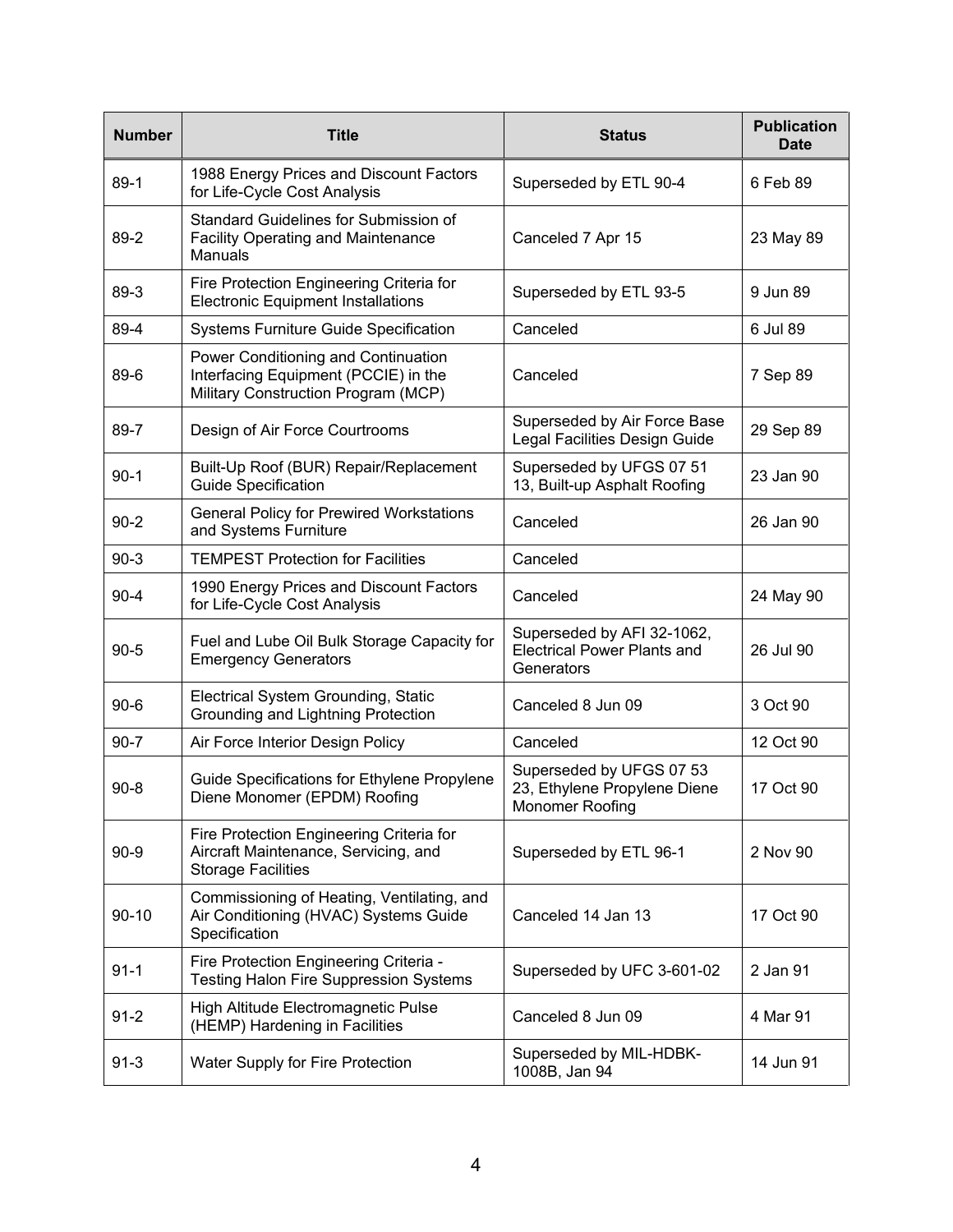| <b>Number</b> | <b>Title</b>                                                                                                                        | <b>Status</b>                                                                                     | <b>Publication</b><br><b>Date</b> |
|---------------|-------------------------------------------------------------------------------------------------------------------------------------|---------------------------------------------------------------------------------------------------|-----------------------------------|
| $91 - 4$      | Site Selection Criteria for Fire Protection<br><b>Training Areas</b>                                                                | Superseded by T.O. 35E1-2-<br>$13 - 1$                                                            | 14 Jun 91                         |
| $91 - 5$      | Fire Protection Engineering Criteria -<br><b>Emergency Lighting and Marking of Exits</b>                                            | Superseded by ETL 94-5                                                                            |                                   |
| $91 - 6$      | <b>Cathodic Protection</b>                                                                                                          | Superseded by MIL-HDBK-<br>1136 (now UFC 3-570-06) and<br>MIL-HDBK-1004/10 (now UFC<br>3-570-02N) | 3 Jul 91                          |
| $91 - 7$      | Chlorofluorocarbon (CFC) Limitation in<br>Heating, Ventilating, and Air-Conditioning<br>(HVAC) Systems                              | Canceled                                                                                          | 21 Aug 91                         |
| $91 - 8$      | <b>Facility Electrical Power for Aircraft Ground</b><br>Support Equipment (Hangars, Aprons, and<br>Ramps)                           | Canceled                                                                                          | 24 Sep 91                         |
| $93-1$        | <b>Construction Signs</b>                                                                                                           | Superseded by ETL 02-9                                                                            | 11 Mar 93                         |
| $93-2$        | Dormitory Criteria for Humid Areas                                                                                                  | Superseded by ETL 03-2                                                                            | 13 Jul 93                         |
| $93-3$        | Inventory, Screening, Prioritization, and<br><b>Evaluation of Existing Buildings for Seismic</b><br><b>Risk</b>                     | Canceled                                                                                          | 18 Aug 93                         |
| $93-4$        | Fire Protection Engineering Criteria -<br>Automatic Sprinkler Systems in Military<br>Family Housing (MFH)                           | Superseded by UFC 3-600-01                                                                        | 11 Aug 93                         |
| $93 - 5$      | Fire Protection Engineering Criteria -<br><b>Electronic Equipment Installations</b>                                                 | Superseded by ETL 01-18                                                                           |                                   |
| $94 - 1$      | <b>Standard Airfield Pavement Marking</b><br><b>Schemes</b>                                                                         | Superseded by ETL 04-2                                                                            | 5 Apr 94                          |
| $94-2$        | Utility Meters in New and Renovated<br><b>Facilities</b>                                                                            | Superseded by UFC 3-400-01                                                                        | 10 Jun 94                         |
| $94-3$        | Air Force Carpet Standard                                                                                                           | Superseded by ETL 00-6                                                                            | 10 Jun 94                         |
| $94 - 4$      | Energy Usage Criteria for Facilities in the<br><b>Military Construction Program</b>                                                 | Superseded by UFC 3-400-01                                                                        | 19 Aug 94                         |
| $94 - 5$      | Fire Protection Engineering Criteria and<br><b>Technical Guidance</b>                                                               | Superseded by ETL 99-4                                                                            | 8 Nov 94                          |
| $94-6$        | Fire Protection Engineering Criteria and<br>Technical Guidance - Removal of<br><b>Halogenated Agent Fire Suppression</b><br>Systems | Superseded by UFC 3-601-02                                                                        | 5 Dec 94                          |
| $94 - 7$      | EPA Guideline Items in Construction and<br><b>Other Civil Engineering Specifications</b>                                            | Superseded by ETL 00-1                                                                            | 14 Dec 94                         |
| $94 - 8$      | Design in Metric                                                                                                                    | Canceled 1 Sep 07                                                                                 | 14 Dec 94                         |
| 94-9          | Silicone Joint Sealants for Pavements                                                                                               | Superseded by ETL 96-4                                                                            | 14 Dec 94                         |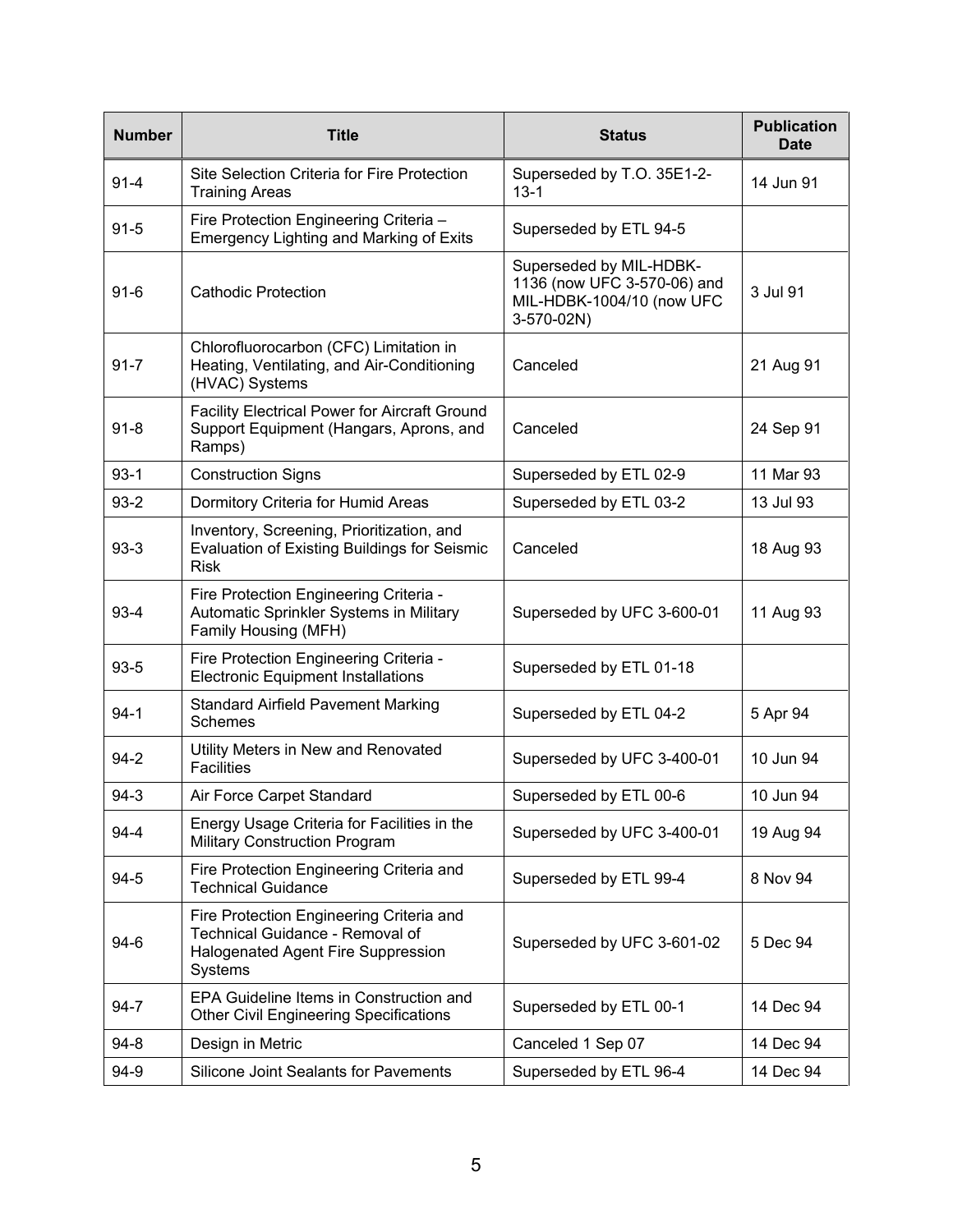| <b>Number</b> | <b>Title</b>                                                                                                                                                     | <b>Status</b>                                                                              | <b>Publication</b><br><b>Date</b> |
|---------------|------------------------------------------------------------------------------------------------------------------------------------------------------------------|--------------------------------------------------------------------------------------------|-----------------------------------|
| $95 - 1$      | Halon 1301 Management Planning<br>Guidance                                                                                                                       | Canceled 9 Jul 19                                                                          | 12 May 95                         |
| $95 - 2$      | Preparation of Requirements and<br>Management Plan (RAMP) Packages for<br>Military Construction (MILCON) Program<br>Projects                                     | Superseded by AFCEE Project<br><b>Managers Guide For Design</b><br><b>And Construction</b> | 26 Oct 95                         |
| $95-3$        | Planning Guide for Installation of Ultra-High-<br>Molecular-Weight (UHMW) Polyethylene<br>Panels Under Aircraft Arresting System<br>Cables (CONUS Installations) | Superseded by AFI 32-1043                                                                  | 26 Oct 95                         |
| $95 - 4$      | Mandatory Energy/Water Performance<br>Standards for Replaced or Modified<br>Equipment                                                                            | Superseded by UFC 3-400-01                                                                 | 31 Oct 95                         |
| $96-1$        | Fire Protection Engineering Criteria - New<br><b>Aircraft Facilities</b>                                                                                         | Superseded by ETL 98-7                                                                     | 22 Jan 96                         |
| $96 - 2$      | Elimination of Liquid Polychlorinated<br><b>Biphenyls (PCBs) Prioritization Guidance</b>                                                                         | Canceled 6 Apr 07                                                                          | 2 May 96                          |
| $96-3$        | <b>Typical Statement of Work for Airfield</b><br><b>Pavement Condition Survey</b>                                                                                | Canceled 9 Feb 09                                                                          | 26 Jun 96                         |
| 96-4          | Temporary Joint Sealing Details and<br><b>Procedures for Pavements</b>                                                                                           | Superseded by UFC 3-270-01                                                                 | 9 Jul 96                          |
| $96 - 5$      | Hangar Concrete Floor Reflective Coating<br>Criteria                                                                                                             | Superseded by UFGS 03 53<br>14.00 20, UFGS 09 67 23.15,<br>UFGS 09 67 23.16                | 26 Aug 96                         |
| $97-1$        | National Primary Drinking Water<br>Regulations: Lead and Copper Rule (LCR)<br><b>Corrosion Control Desk-Top Report</b><br>Statement of Work (SOW)                | Canceled 23 Apr 04                                                                         | 29 Jan 97                         |
| $97 - 2$      | Maintenance and Repair of Rigid Airfield<br>Pavement Surfaces, Joints, and Cracks                                                                                | Superseded by UFC 3-270-01                                                                 | 28 Jul 97                         |
| $97-3$        | <b>Base Course Proof Rolling Requirements</b>                                                                                                                    | Superseded by UFC 3-260-02,<br>UFGS 32 11 23, UFGS 32 11<br>16                             | 25 Mar 97                         |
| $97 - 4$      | <b>Expedient Trim Pad Anchoring</b>                                                                                                                              | Superseded by ETL 06-4                                                                     | 2 Jun 97                          |
| $97-5$        | Proportioning Concrete Mixtures with<br>Graded Aggregates for Rigid Airfield<br>Pavements                                                                        | Superseded by TSPWG M 3-<br>250-04.97-05                                                   | 25 Apr 97                         |
| $97 - 8$      | <b>Building Manager Energy Conservation</b><br>Handbook                                                                                                          | Superseded by ETL 98-4                                                                     | 9 Jun 97                          |
| $97-9$        | Criteria and Guidance for C-17 Contingency<br>Operations on Semi-Prepared Airfields                                                                              | Superseded by UFC 3-260-01                                                                 | 25 Nov 97                         |
| $97-10$       | <b>Structural Evaluation of Existing Buildings</b><br>for Seismic and Wind Loads                                                                                 | Superseded by ETL 00-5                                                                     | 30 Oct 97                         |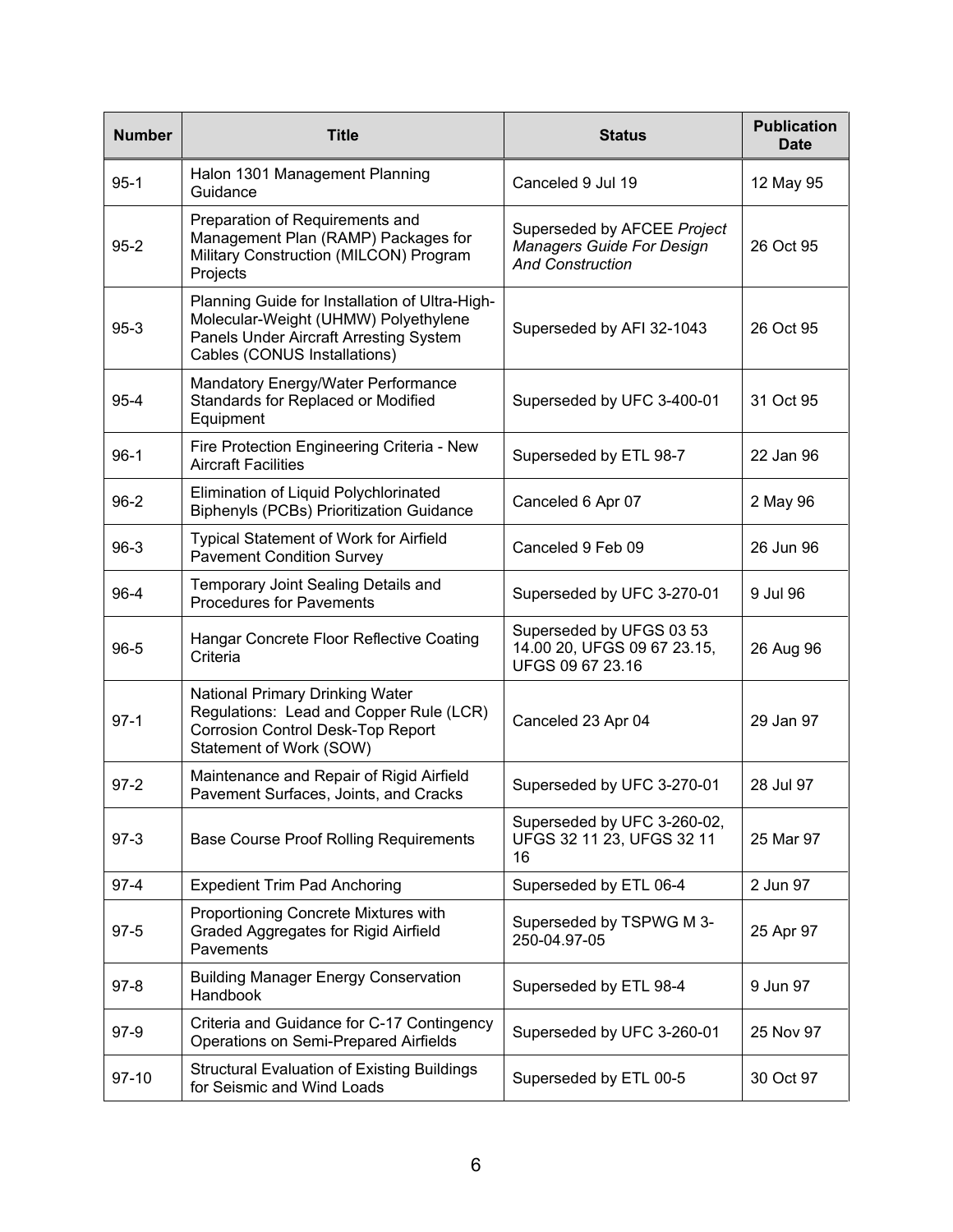| <b>Number</b>      | <b>Title</b>                                                                                               | <b>Status</b>                               | <b>Publication</b><br><b>Date</b> |
|--------------------|------------------------------------------------------------------------------------------------------------|---------------------------------------------|-----------------------------------|
| $97 - 11$          | Mitigation of Non-Structural Seismic and<br><b>High Wind Deficiencies for Existing</b><br><b>Buildings</b> | Superseded by ETL 00-5                      | 30 Oct 97                         |
| $97-12$            | Mitigation of Existing Building Structural<br>Deficiencies for Seismic and High Wind<br>Loads              | Superseded by ETL 00-5                      | 30 Oct 97                         |
| $97-13$            | Dormitory Ventilation and Exhaust System<br>Design Criteria                                                | Superseded by ETL 03-2                      | 7 Aug 97                          |
| $97 - 14$          | <b>Procedures for Airfield Pavement Condition</b><br><b>Index Surveys</b>                                  | Superseded by UFCs 3-270-<br>05/06          | 15 Sep 97                         |
| $97 - 16$          | Pavement Marking Systems for Low<br><b>Temperature Applications</b>                                        | Superseded by UFGS 32 17 23                 | 25 Nov 97                         |
| 97-17              | Paint and Rubber Removal from Roadway<br>and Airfield Pavements                                            | Superseded by UFGS 32 01<br>11.51           | 1 Dec 97                          |
| 97-18              | Guide Specification for Airfield and<br>Roadway Marking                                                    | Superseded by ETL 97-18 (Chg<br>1)          | 5 Dec 97                          |
| $97-18$<br>(Chg 1) | Guide Specification for Airfield and<br>Roadway Marking                                                    | Superseded by ETL 97-18 (Chg<br>2) 2 Jun 16 | 5 Dec 97                          |
| $97-18$<br>(Chg 2) | Guide Specification for Airfield and<br>Roadway Marking                                                    | Superseded by UFGS 32 17 23                 | 5 Dec 97                          |
| 97-22              | <b>Competing Facility Keying Systems</b>                                                                   | Canceled 17 Mar 15                          | 5 Dec 97                          |
| $98-1$             | Design Criteria for Aggregate Surfaced<br>Helicopter Slide Areas and Heliports                             | Canceled 3 Apr 15                           | 14 Jan 98                         |
| 98-2               | <b>Clean Air Act Amendments Requirements</b><br>for Electric Generators and Power Plants                   | Canceled 18 Mar 08                          | 1 Jun 98                          |
| 98-4               | <b>Building Manager Energy Conservation</b><br>Handbook                                                    | Canceled 6 Dec 16                           | 16 Jan 98                         |
| $98 - 5$           | C-130 and C-17 Contingency and Training<br>Airfield Dimensional Criteria                                   | Superseded by ETL 04-7                      | 19 Oct 98                         |
| 98-7               | Fire Protection Engineering Criteria - New<br><b>Aircraft Facilities</b>                                   | Superseded by ETL 01-2                      | 29 Apr 98                         |
| $98-8$             | Fire Protection Engineering Criteria -<br><b>Existing Aircraft Facilities</b>                              | Superseded by UFC-4-211-01                  | 25 Jun 98                         |
| $98-10$            | Installation and Operation Guide for the<br>Stanley Hydraulic Power Unit (HPU) (M<br>(MAAS) Upgrade)       | Superseded by Technical<br>Orders           | 5 Nov 98                          |
| $99-1$             | Treatment and Disposal of Aircraft<br><b>Washwater Effluent</b>                                            | Canceled 2 Apr 15                           | 7 Jan 99                          |
| 99-4               | Fire Protection Engineering Criteria -<br><b>Emergency Lighting and Marking of Exits</b>                   | Superseded by UFC 3-600-01                  | 9 Nov 99                          |
| $99-6$             | Programming Fuels Projects                                                                                 | Superseded by ETL 01-15                     | 10 Dec 99                         |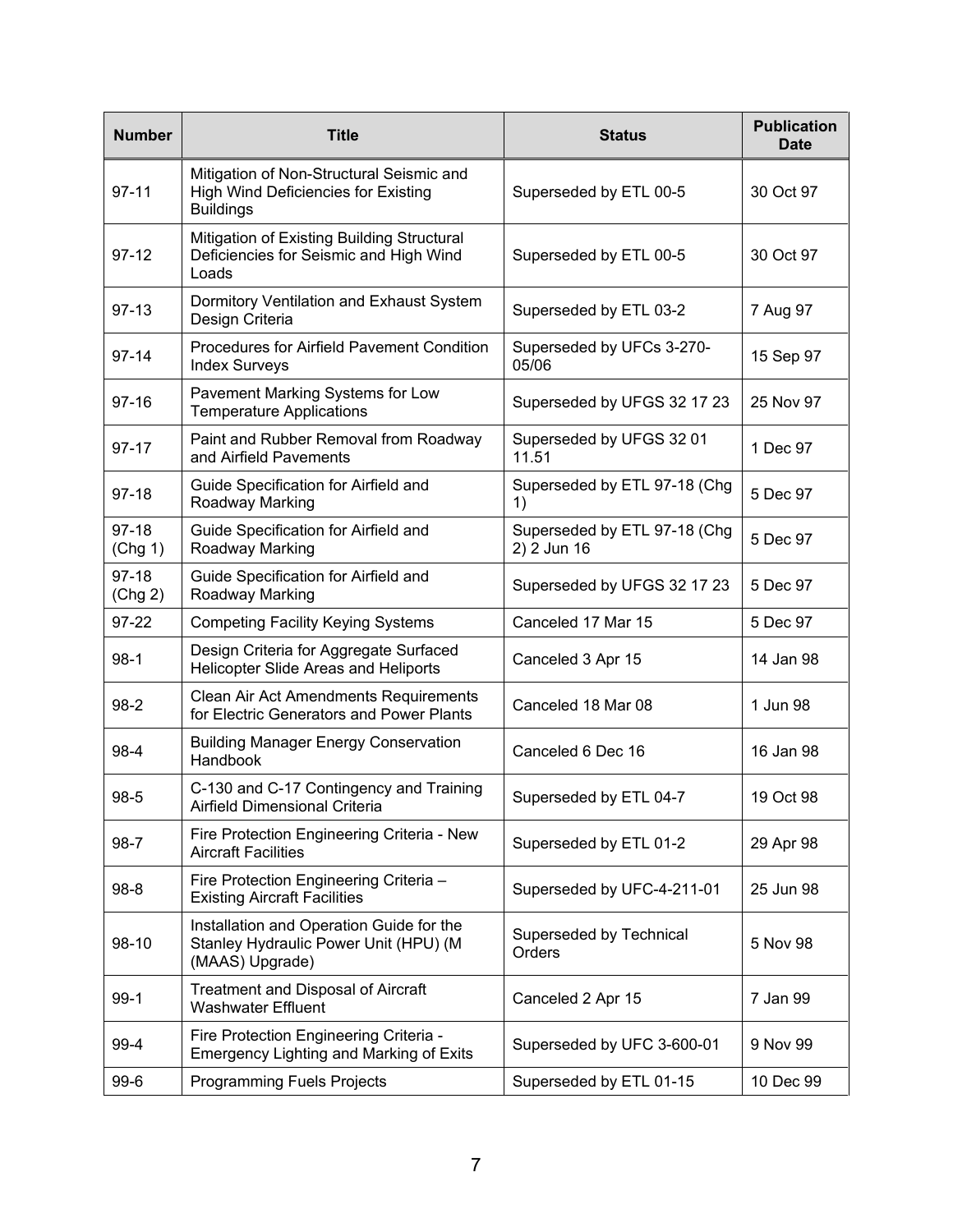| <b>Number</b> | <b>Title</b>                                                                                                 | <b>Status</b>                             | <b>Publication</b><br><b>Date</b> |
|---------------|--------------------------------------------------------------------------------------------------------------|-------------------------------------------|-----------------------------------|
| 99-7          | Airfield Pavement Condition Index Survey                                                                     | Superseded by ETL 02-13                   | 27 Sep 99                         |
| $00-1$        | EPA Guideline Items in Construction and<br><b>Other Engineering Specifications</b>                           | Canceled 16 Mar 15                        | 5 Jan 00                          |
| $00 - 2$      | Inspection and Testing of Trim Pad<br><b>Anchoring Systems</b>                                               | Superseded by TSPWG M 3-<br>260-03.00-2   | 1 Feb 00                          |
| $00 - 5$      | Seismic Design for Buildings and Other<br><b>Structures</b>                                                  | Canceled 10 Nov 05                        | 5 Jun 00                          |
| $00 - 6$      | Air Force Carpet Standard                                                                                    | Superseded by ETL 03-3                    | 11 May 00                         |
| $00 - 7$      | Fire Protection Engineering Criteria -<br>Correlation of US and Host Nation Codes<br>and Criteria            | Superseded by UFC 3-600-01                | 10 May 00                         |
| $00 - 8$      | Airfield Pavement Design Criteria                                                                            | Superseded by UFC 3-260-02                | 28 Apr 00                         |
| $00 - 9$      | Airblast Protection Retrofit for Unreinforced<br><b>Concrete Masonry Walls</b>                               | Canceled 1 Oct 19                         | 8 Aug 00                          |
| $00 - 12$     | Fire Protection Engineering Criteria -<br>Conversion of Fire Alarm Radio Systems to<br>Narrowband Technology | Superseded by ETL 03-5                    | 19 Dec 00                         |
| $01 - 1$      | Reliability and Maintainability (R&M) Design<br>Checklist                                                    | Canceled 22 Feb 17                        | 11 Oct 01                         |
| $01 - 2$      | Fire Protection Engineering Criteria - New<br><b>Aircraft Facilities</b>                                     | Superseded by ETL 02-15                   | 1 Apr 01                          |
| $01 - 4$      | Fire Protection Engineering Criteria -<br>Protective and Hardened Aircraft Shelters                          | Superseded by UFC-4-211-01                | 31 Dec 01                         |
| $01 - 5$      | Jet Engine Thrust Standoff Requirements<br>for Airfield Asphalt Edge Pavements                               | Superseded by ETL 07-3                    | 24 May 01                         |
| $01 - 6$      | <b>Contingency Airfield Pavement</b><br>Specifications                                                       | Superseded by ETL 09-2                    | 12 Jun 01                         |
| $01 - 7$      | Large Aggregate Asphalt Mixtures                                                                             | Superseded by UFC 3-250-03                | 5 Jun 01                          |
| $01 - 8$      | Resin Modified Pavement Design and<br><b>Application Criteria</b>                                            | Superseded by TSPWG M<br>3-260-02.01-8    | 25 Sep 01                         |
| $01 - 9$      | Procedures to Retard Reflective Cracking                                                                     | Superseded by UFC 3-250-03                | 17 Jul 01                         |
| $01 - 10$     | Design and Construction of High-Capacity<br><b>Trim Pad Anchoring Systems</b>                                | Superseded by UFC 3-260-01                | 24 Jul 02                         |
| $01 - 13$     | Small Arms Range Design and Construction                                                                     | Superseded by ETL 02-11                   | 31 Dec 01                         |
| $01 - 15$     | <b>Programming Fuels Projects</b>                                                                            | Canceled 12 Apr 07                        | 5 Jun 01                          |
| $01 - 18$     | Fire Protection Engineering Criteria -<br><b>Electronic Equipment Installations</b>                          | Superseded by TSFPEWGG 3-<br>600-01.01-18 | 24 Oct 01                         |
| $01 - 20$     | Guidelines for Airfield Frangibility Zones                                                                   | Superseded by UFC 3-260-01                | 17 Nov 08                         |
| $02 - 1$      | Design of Drainage Structures for Heavy<br>Aircraft Loading                                                  | Superseded by UFC 3-260-01                | 1 Aug 02                          |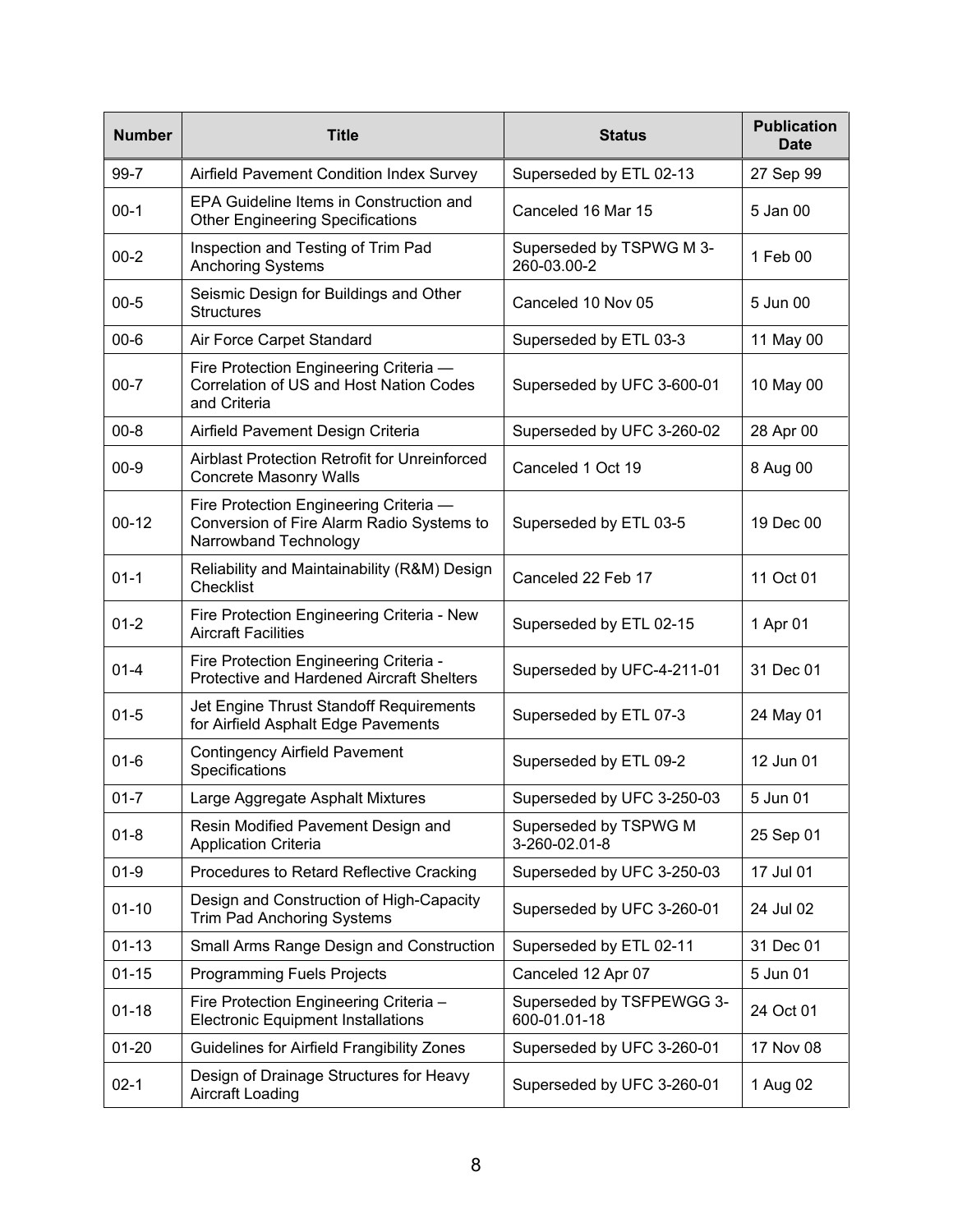| <b>Number</b> | <b>Title</b>                                                                                                                       | <b>Status</b>                            | <b>Publication</b><br><b>Date</b> |
|---------------|------------------------------------------------------------------------------------------------------------------------------------|------------------------------------------|-----------------------------------|
| $02 - 4$      | Airblast Protection Polymer Retrofit of<br>Unreinforced Concrete Masonry Walls                                                     | Canceled 1 Oct 19                        | 12 Jun 02                         |
| $02 - 5$      | Guidance for Energy Savings Performance<br>Contracts                                                                               | Superseded by ETL 04-12                  | 31 Oct 02                         |
| $02 - 7$      | Preventing Concrete Deterioration Under B-<br>1 Aircraft                                                                           | Superseded by UFC 3-270-01               | 7 Aug 02                          |
| $02 - 8$      | Silicone Joint Sealant Specification for<br><b>Airfield Pavements</b>                                                              | Superseded by UFC 3-270-01               | 5 Sep 02                          |
| $02-9$        | <b>Construction Signs</b>                                                                                                          | Canceled 17 Mar 15                       | 15 May 02                         |
| $02 - 10$     | Airblast Protection Retrofit of Lightweight<br><b>Manufactured Structures</b>                                                      | Canceled 1 Oct 19                        | 12 Jun 02                         |
| $02 - 11$     | Small Arms Range Design and Construction                                                                                           | Superseded by ETL 05-5                   | 22 Nov 02                         |
| $02 - 12$     | Communications and Information System<br><b>Criteria for Air Force Facilities</b>                                                  | Superseded by UFC 3-580-01               | 27 Jun 02                         |
| $02 - 13$     | <b>Pavement Engineering Assessment</b><br>Standards                                                                                | Superseded by ETL 04-9                   | 5 Sep 02                          |
| $02 - 14$     | Determining the Need for Runway Rubber<br>Removal                                                                                  | Superseded by ETL 04-10                  | 4 Sep 02                          |
| $02 - 15$     | Fire Protection Engineering Criteria - New<br><b>Aircraft Facilities</b>                                                           | Superseded by UFC-4-211-01               | 3 Dec 02                          |
| $02 - 16$     | Design, Construction, Maintenance, and<br>Evaluation of the Pegasus Glacial Ice<br>Runway for Heavy Wheeled Aircraft<br>Operations | Superseded by FC 3-260-06F               | 16 Oct 02                         |
| $02 - 17$     | Use of Non-Potable Water to Replace<br>Potable Water                                                                               | Superseded by ETL 08-10                  | 25 Oct 02                         |
| $02 - 19$     | Airfield Pavement Evaluation Standards and<br>Procedures                                                                           | Superseded by TSPWG M 3-<br>260-03.02-19 | 12 Nov 02                         |
| $03-1$        | <b>Storm Water Construction Standards</b>                                                                                          | Superseded by ETL 14-1                   | 24 Mar 03                         |
| $03-2$        | Design Criteria for Prevention of Mold in Air<br><b>Force Facilities</b>                                                           | Superseded by ETL 04-3                   | 12 Aug 03                         |
| $03-3$        | Air Force Carpet Standard                                                                                                          | Superseded by ETL 07-4                   | 16 Apr 03                         |
| $03-4$        | Alternate Fuels E85 and B20                                                                                                        | Superseded by UFC 3-460-03               | 21 Oct 03                         |
| $03 - 5$      | <b>Converting Civil Engineering Radio</b><br>Frequency Devices to Narrowband<br>Technology                                         | Canceled 2 Apr 15                        | 21 Oct 03                         |
| $03 - 8$      | Rejuvenation of Hot-Mix Asphalt (HMA)<br>Pavements                                                                                 | Superseded by UFGS 32 01 22              | 19 Dec 03                         |
| $04 - 2$      | <b>Standard Airfield Pavement Marking</b><br>Schemes                                                                               | Superseded by ETL 97-18 (Chg<br>1)       | 19 Jul 04                         |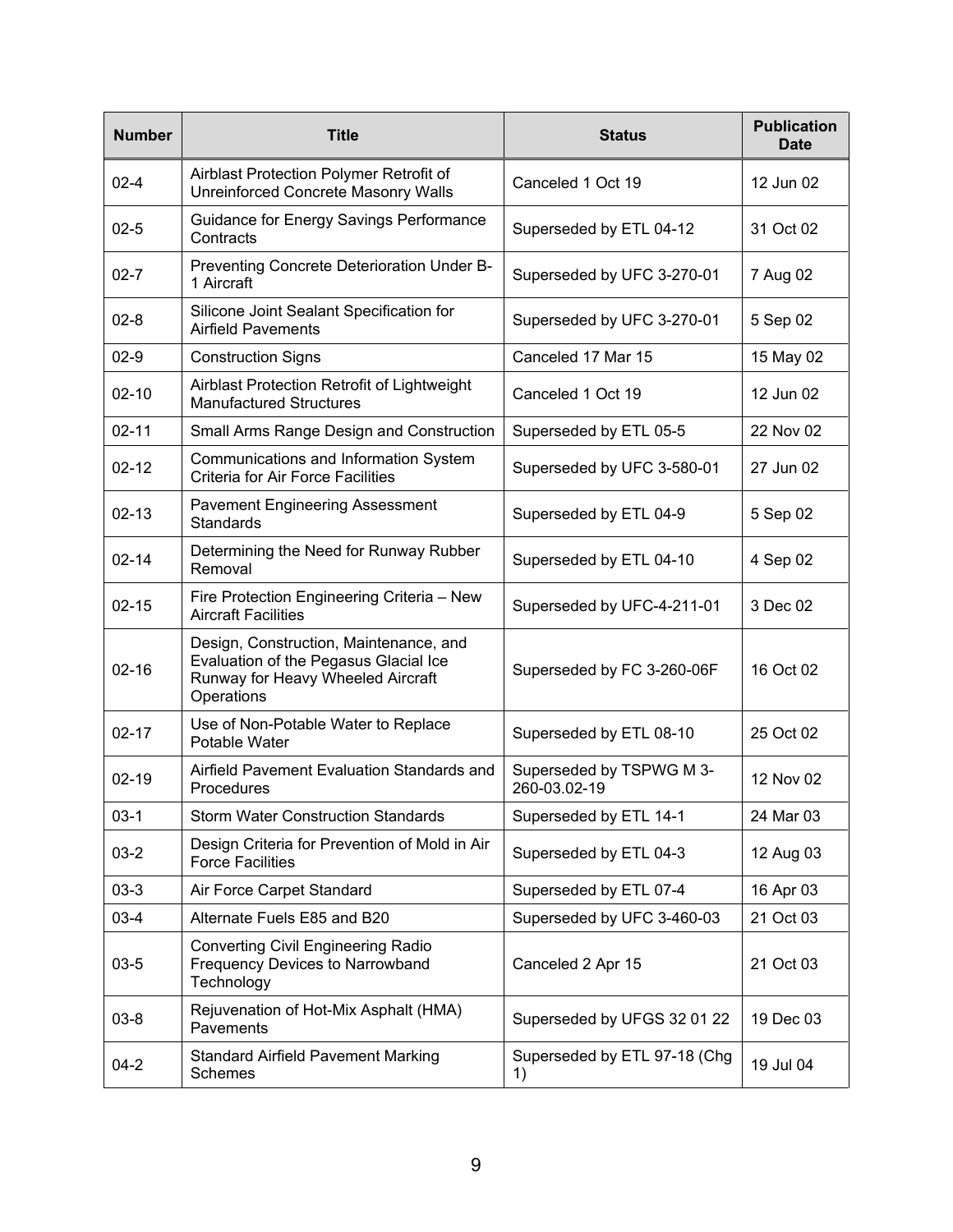| <b>Number</b>       | <b>Title</b>                                                                                                                         | <b>Status</b>                                  | <b>Publication</b><br><b>Date</b> |
|---------------------|--------------------------------------------------------------------------------------------------------------------------------------|------------------------------------------------|-----------------------------------|
| $04 - 2$<br>(Chg 1) | <b>Standard Airfield Pavement Marking</b><br>Schemes                                                                                 | Superseded by ETL 97-18 (Chg<br>2) 24 Jun 16   | 19 Jul 04                         |
| $04 - 2$<br>(Chg 2) | <b>Standard Airfield Pavement Marking</b><br><b>Schemes</b>                                                                          | Superseded by UFC 3-260-04                     | 19 Jul 04                         |
| $04 - 3$            | Design Criteria for Prevention of Mold in Air<br><b>Force Facilities</b>                                                             | Superseded by UFC 3-101-01<br>and UFC 3-410-01 | 6 Apr 04                          |
| $04 - 4$            | Trenchless Technology (TT) for Crossing<br><b>Air Force Pavements</b>                                                                | Superseded by TSPWG M<br>3-260-02.04-4         | 31 Mar 04                         |
| $04 - 5$            | Design Recommendations for Potable<br>Water System Security (FOUO)                                                                   | Superseded by UFC 4-020-02,<br>UFC 4-020-03    | 20 Aug 04                         |
| $04-6$              | Inspection of Drainage Systems                                                                                                       | Superseded by TSPWG M 3-<br>260-03.04-6        | 8 Jan 04                          |
| $04 - 7$            | C-130 and C-17 Landing Zone (LZ)<br>Dimensional, Marking, and Lighting Criteria                                                      | Superseded by ETL 09-6                         | 29 Mar 04                         |
| $04 - 8$            | Stone Matrix Asphalt (SMA) for Air Force<br>Pavements                                                                                | Superseded by UFGS 32 13 17                    | 9 Jan 04                          |
| $04 - 9$            | Pavement Engineering Assessment (EA)<br><b>Standards</b>                                                                             | Superseded by AFI 32-1041                      | 29 Apr 04                         |
| $04 - 10$           | Determining the Need for Runway Rubber<br>Removal                                                                                    | Superseded by TSPWG M<br>3-270-01.04-10        | 12 May 04                         |
| $04 - 11$           | Recommendations for Incorporating Water<br>System Emergency Response Plan (ERP)<br>Requirements (FOUO)                               | Superseded by ETL 12-1                         | 18 Oct 04                         |
| $04 - 12$           | <b>Energy Savings Performance Contracts</b><br>(ESPC)                                                                                | Superseded by ETL 06-8                         | 13 Oct 04                         |
| $04 - 15$           | <b>Electrical Safety Guidance</b>                                                                                                    | Superseded by UFC 3-560-01                     | 30 Sep 04                         |
| $05 - 1$            | Use of Acrylic Diffusers with Metal Halide<br><b>Fixtures</b>                                                                        | Canceled 4 Feb 15                              | 5 Feb 05                          |
| $05 - 2$            | Design, Construction, Maintenance, and<br>Evaluation of the McMurdo Sound Sea Ice<br>Runway for Heavy Wheeled Aircraft<br>Operations | Superseded by ETL 06-7                         | 6 Jun 05                          |
| $05 - 5$            | Small Arms Range Design and Construction                                                                                             | Superseded by ETL 06-11                        | 8 Nov 05                          |
| $05 - 8$            | Use of Off-the-Shelf Concrete Admixtures<br>as Cold Weather Admixture Systems<br>(CWAS)                                              | Superseded by TSPWG M 3-<br>250-04.05-8        | 4 Nov 05                          |
| $06-1$              | Arc Flash Personal Protective Equipment<br>(PPE) Requirements for High-Voltage<br>Overhead Line Work at 69 kV (nominal) or<br>Less   | Superseded by ETL 06-9                         | 5 Jan 06                          |
| $06-2$              | Alkali-Aggregate Reaction in Portland<br>Cement Concrete (PCC) Airfield Pavements                                                    | Superseded by TSPWG M 3-<br>250-04.06-2        | 9 Feb 06                          |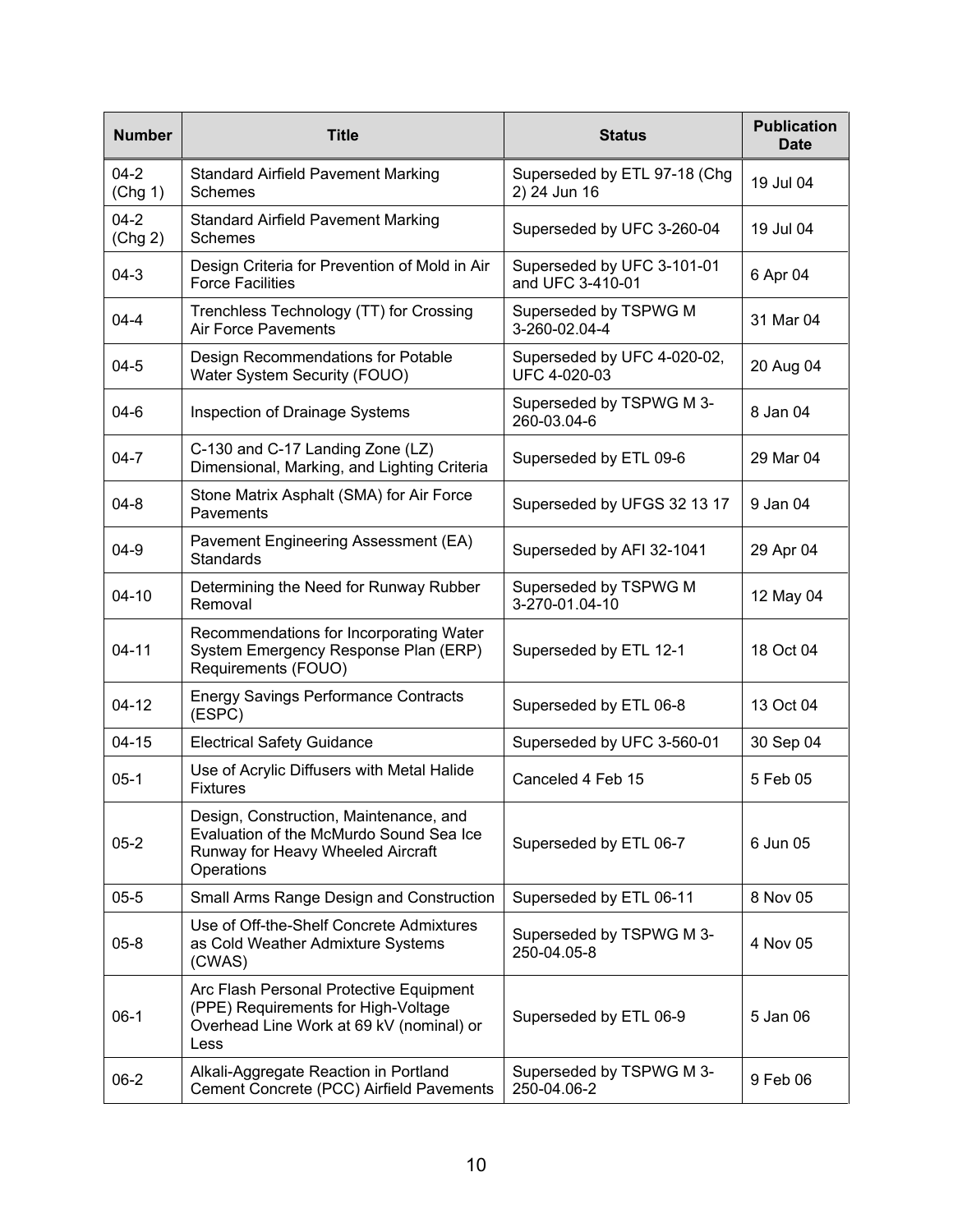| <b>Number</b> | <b>Title</b>                                                                                                                                                                                             | <b>Status</b>                           | <b>Publication</b><br><b>Date</b> |
|---------------|----------------------------------------------------------------------------------------------------------------------------------------------------------------------------------------------------------|-----------------------------------------|-----------------------------------|
| 06-4          | <b>Expedient Trim Pad Anchoring Systems</b>                                                                                                                                                              | Superseded by TSPWG M 3-<br>260-01.06-4 | 8 May 06                          |
| $06 - 6$      | Interim Swaged End Inspection Criteria for<br>Aircraft Arresting System (AAS) Pendants                                                                                                                   | Superseded by AFI 32-1043               | 16 Jun 06                         |
| $06 - 7$      | Design, Construction, Maintenance, and<br>Evaluation of the McMurdo Sound Sea Ice<br>Runway for Heavy Wheeled Aircraft<br>Operations                                                                     | Superseded by ETL 07-12                 | 19 Jul 06                         |
| $06 - 8$      | <b>Energy Savings Performance Contracts</b><br>(ESPC)                                                                                                                                                    | Superseded by ETL 08-5                  | 19 Sep 06                         |
| 06-9          | Arc Flash Personal Protective Equipment<br>(PPE) Requirements for High-Voltage<br>Overhead Line Work at 69 kV (nominal) or<br>Less                                                                       | Superseded by UFC 3-560-01              | 15 Aug 06                         |
| $06-11$       | Small Arms Range Design and Construction                                                                                                                                                                 | Superseded by ETL 08-11                 | 28 Nov 06                         |
| $07-1$        | Design Criteria for Underground Electrical<br><b>Distribution Systems Using Directional</b><br>Boring (DB) Installation Methods for<br>Installing High Density Polyethylene<br>Electrical (HDPE) Conduit | Superseded by UFC 3-550-01              | 9 Feb 07                          |
| $07 - 2$      | Anchoring a Fiberglass Mat Assembly in<br>Asphalt Concrete (AC) Pavement                                                                                                                                 | Superseded by TSPWG M<br>3-32-17.07-2   | 19 Dec 07                         |
| $07 - 3$      | Jet Engine Thrust Standoff Requirements<br>for Airfield Asphalt Edge Pavements                                                                                                                           | Superseded by UFC 3-260-01              | 14 Feb 07                         |
| $07 - 4$      | Air Force Carpet Standard                                                                                                                                                                                | Superseded by UFGS 09 68 00             | 28 Mar 07                         |
| $07 - 5$      | <b>Bridge Inspections</b>                                                                                                                                                                                | Superseded by UFC 3-310-08              | 18 Apr 07                         |
| $07 - 6$      | Risk Assessment Procedure for Recycling<br>Portland Cement Concrete (PCC) Suffering<br>from Alkali-Silica Reaction (ASR) in Airfield<br><b>Pavement Structures</b>                                       | Superseded by TSPWG M 3-<br>250-07.07-6 | 14 Aug 07                         |
| $07 - 7$      | Compact Fluorescent Lamp (CFL)<br>Applications (FOUO)                                                                                                                                                    | Canceled 1 Apr 15                       | 6 Nov 07                          |
| $07 - 8$      | Spall Repair of Portland Cement Concrete<br>(PCC) Airfield Pavements in Expeditionary<br>Environments                                                                                                    | Superseded by AFTTP 3-32.16             | 27 Jul 07                         |
| $07-10$       | Evaluation and Restoration of Folded<br>Fiberglass Mats (FFM)                                                                                                                                            | Superseded by TSPWG M 3-<br>32-17.07-10 | 19 Dec 07                         |
| $07 - 11$     | <b>Evaluation of Aged Asphalt Concrete</b><br><b>Surfaces</b>                                                                                                                                            | Superseded by ETL 08-1                  | 25 Sep 07                         |
| $07 - 12$     | Design, Construction, Maintenance, and<br>Evaluation of the McMurdo Sound Sea Ice<br>Runway for Heavy Wheeled Aircraft<br>Operations                                                                     | Superseded by FC 3-260-06F              | 24 Sep 07                         |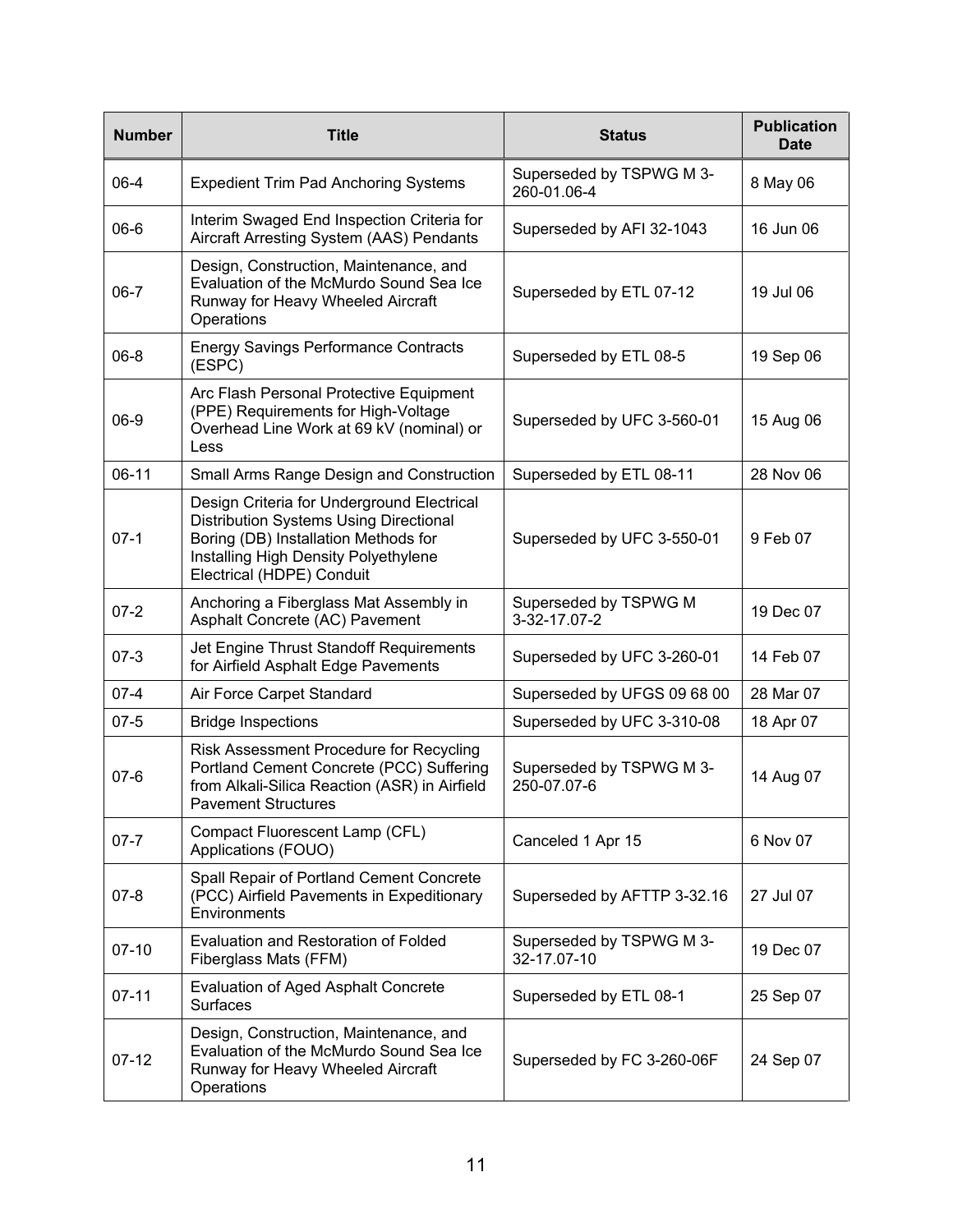| <b>Number</b> | <b>Title</b>                                                                                                                         | <b>Status</b>                                                      | <b>Publication</b><br><b>Date</b> |
|---------------|--------------------------------------------------------------------------------------------------------------------------------------|--------------------------------------------------------------------|-----------------------------------|
| $08-1$        | <b>Evaluation Criteria for Aged Asphalt</b><br>Concrete (AC) Surfaces                                                                | Superseded by UFC 3-260-03<br>(publication pending)                | 8 Feb 08                          |
| $08-2$        | <b>Testing Protocol for Rigid Spall Repair</b><br><b>Materials</b>                                                                   | Superseded by TSPWG M 3-<br>270-01.08-2                            | 30 Jan 08                         |
| $08-3$        | <b>Crater Repair Methods Using Rapid-Setting</b><br>(RS) Materials (FOUO)                                                            | Superseded by AFTTP 3-32.17<br>(publication pending)               | 4 Apr 08                          |
| $08-4$        | <b>Testing Protocol for Polymeric Spall Repair</b><br><b>Materials</b>                                                               | Superseded by TSPWG M 3-<br>270-01.08-4                            | 10 Apr 08                         |
| $08 - 5$      | <b>Energy Savings Performance Contracts</b><br>(ESPC)                                                                                | Superseded by ETL 11-24                                            | 14 Apr 08                         |
| $08 - 6$      | Design of Surface Drainage Facilities                                                                                                | Superseded by UFC 3-201-01                                         | 5 Feb 08                          |
| $08-10$       | Alternative Water Sources - Use of Non-<br>Potable Water                                                                             | Canceled                                                           | 10 Jul 08                         |
| $08 - 11$     | <b>Small Arms Range Design and Construction</b>                                                                                      | Superseded by ETL 11-18                                            | 20 Oct 08                         |
| 08-13         | Incorporating Sustainable Design and<br>Development (SDD) and Facility Energy<br>Attributes in the Air Force Construction<br>Program | Superseded by UFC 1-200-02                                         | 14 Sep 08                         |
| 08-14         | <b>Structural Evaluation Procedure for</b><br><b>Stabilized Soil-Surfaced Airfields</b>                                              | Superseded by UFC 3-260-03<br>(publication pending)                | 28 Aug 08                         |
| 08-15         | Utilities Privatization (UP) Service Contract<br>Post-Award Management                                                               | Superseded by Air Force<br><b>Utilities Privatization Playbook</b> | 14 Sep 08                         |
| $09-1$        | Airfield Planning and Design Criteria for<br>Unmanned Aircraft Systems (UAS)                                                         | Superseded by UFC 3-260-01                                         | 28 Sep 09                         |
| $09-2$        | <b>Contingency Airfield Pavement</b><br>Specifications                                                                               | Superseded by TSPWG M 3-<br>260-02.09-2                            | 11 Mar 09                         |
| $09-3$        | <b>Chemical Dust Control for Contingency</b><br>Roads, Base Camps, Helipads, and<br>Airfields                                        | Superseded by AFTTP 3-32.16<br>and UFC 3-260-17                    | 3 Mar 09                          |
| $09-4$        | Fire Protection Engineering Criteria -<br><b>Expeditionary and Force Projection</b><br><b>Operational Theaters</b>                   | Superseded by UFC 1-201-01                                         | 9 Feb 09                          |
| $09 - 6$      | C-130 and C-17 Landing Zone (LZ)<br>Dimensional, Marking, and Lighting Criteria<br>(FOUO)                                            | Superseded by UFC 3-260-01                                         | 17 Aug 09                         |
| $09 - 8$      | Resource Efficiency Manager (REM)<br><b>Tracking and Results Verification</b>                                                        | Canceled 17 Aug 12                                                 | 3 Mar 09                          |
| $09-9$        | <b>Connection Methods For Standby</b><br>Generators - 600 Volts or Less                                                              | Superseded by ETL 10-7                                             | 18 May 09                         |
| 09-10         | Aurora Electrical System Vulnerability<br>Assessment and Mitigation Actions (FOUO)                                                   | Superseded by UFC 3-550-07                                         | 16 Apr 09                         |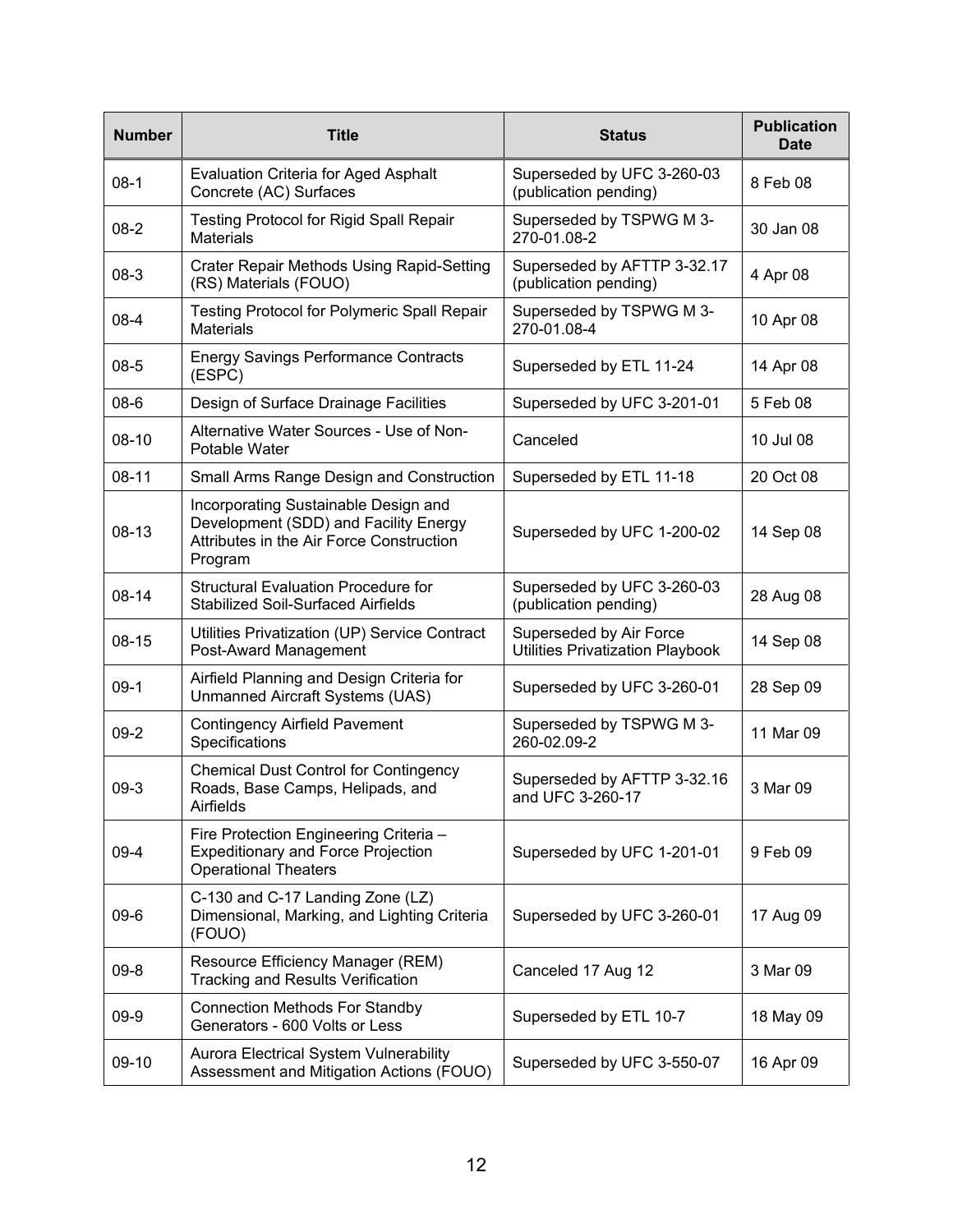| <b>Number</b> | <b>Title</b>                                                                                                                         | <b>Status</b>                                                                                             | <b>Publication</b><br><b>Date</b> |
|---------------|--------------------------------------------------------------------------------------------------------------------------------------|-----------------------------------------------------------------------------------------------------------|-----------------------------------|
| 09-11         | Civil Engineering Industrial Control System<br><b>Information Assurance Compliance</b>                                               | Superseded by ETL 11-1                                                                                    | 26 Oct 09                         |
| 09-12         | Use of Light-Emitting Diode (LED) Fixtures<br>in Airfield Lighting Systems on Air Force<br>Installations and Expeditionary Locations | Superseded by ETL 10-15                                                                                   | 18 Aug 09                         |
| 09-13         | Irrigation of Installation Turfgrass and<br>Landscaping                                                                              | Superseded by UFC 3-201-02                                                                                | 23 Oct 09                         |
| 09-15         | <b>External Foam Insulation of Temporary</b><br><b>Structures</b>                                                                    | Superseded by ETL 09-18                                                                                   | 19 Oct 09                         |
| $09-18$       | External Foam Insulation of Temporary<br><b>Structures</b>                                                                           | Superseded by ETL 10-6                                                                                    | 18 Nov 09                         |
| $10 - 2$      | Light-Emitting Diode (LED) Fixture Design<br>and Installation Criteria for Interior and<br><b>Exterior Lighting Applications</b>     | Superseded by ETL 10-18                                                                                   | 18 Mar 10                         |
| $10-3$        | Procedures and Acceptance Criteria for<br>Protective Materials Resistant to 155 mm<br>and Smaller Fragmenting Munitions              | Canceled 1 Oct 19                                                                                         | 1 Mar 10                          |
| $10 - 4$      | Joint Strike Fighter (JSF) F-35B Vertical<br>Landing (VL) Pad Design (FOUO)                                                          | Canceled 2 Nov 12                                                                                         | 8 Jul 10                          |
| $10-5$        | Self-Help Pest and Vegetation Management<br>Program                                                                                  | Superseded by 21 Oct 20<br>AFCEC/COSP Memorandum                                                          | 30 Aug 10                         |
| $10-6$        | <b>External Foam Insulation of Temporary</b><br><b>Structures</b>                                                                    | Canceled 16 Jul 15                                                                                        | 22 Feb 10                         |
| $10 - 7$      | <b>Connection Methods For Standby</b><br>Generators - 600 Volts or Less                                                              | Superseded by UFC 3-540-01                                                                                | 3 Mar 10                          |
| $10 - 15$     | Use of Light-Emitting Diode (LED) Fixtures<br>in Airfield Lighting Systems on Air Force<br>Installations and Expeditionary Locations | Superseded by ETL 11-13                                                                                   | 24 Sep 10                         |
| $10 - 18$     | Light-Emitting Diode (LED) Fixture Design<br>and Installation Criteria for Interior and<br><b>Exterior Lighting Applications</b>     | Superseded by ETL 12-4                                                                                    | 13 Dec 10                         |
| $11 - 1$      | Civil Engineer Industrial Control System<br>Information Assurance Compliance                                                         | Superseded by AFGM 2017-32-<br>01                                                                         | 30 Mar 11                         |
| $11-3$        | Warm Mix Asphalt (WMA)                                                                                                               | Superseded by TSPWG M 3-<br>250-03.11-3                                                                   | 8 Aug 11                          |
| $11 - 4$      | Airfield Pavement Drainage Layers                                                                                                    | Superseded by TSPWG M 3-<br>260-02.11-4                                                                   | 13 Dec 11                         |
| $11 - 6$      | Utilities Reporting for Air Force Facilities                                                                                         | <b>Superseded by Utilities</b><br>Reporting for Department of the<br>Air Force Facilities (on CE<br>DASH) | 21 Jun 11                         |
| $11 - 7$      | Nuclear Weapons-Capable Maintenance<br>and Storage Facilities                                                                        | Superseded by FC 4-420-07F                                                                                | 1 Sep 11                          |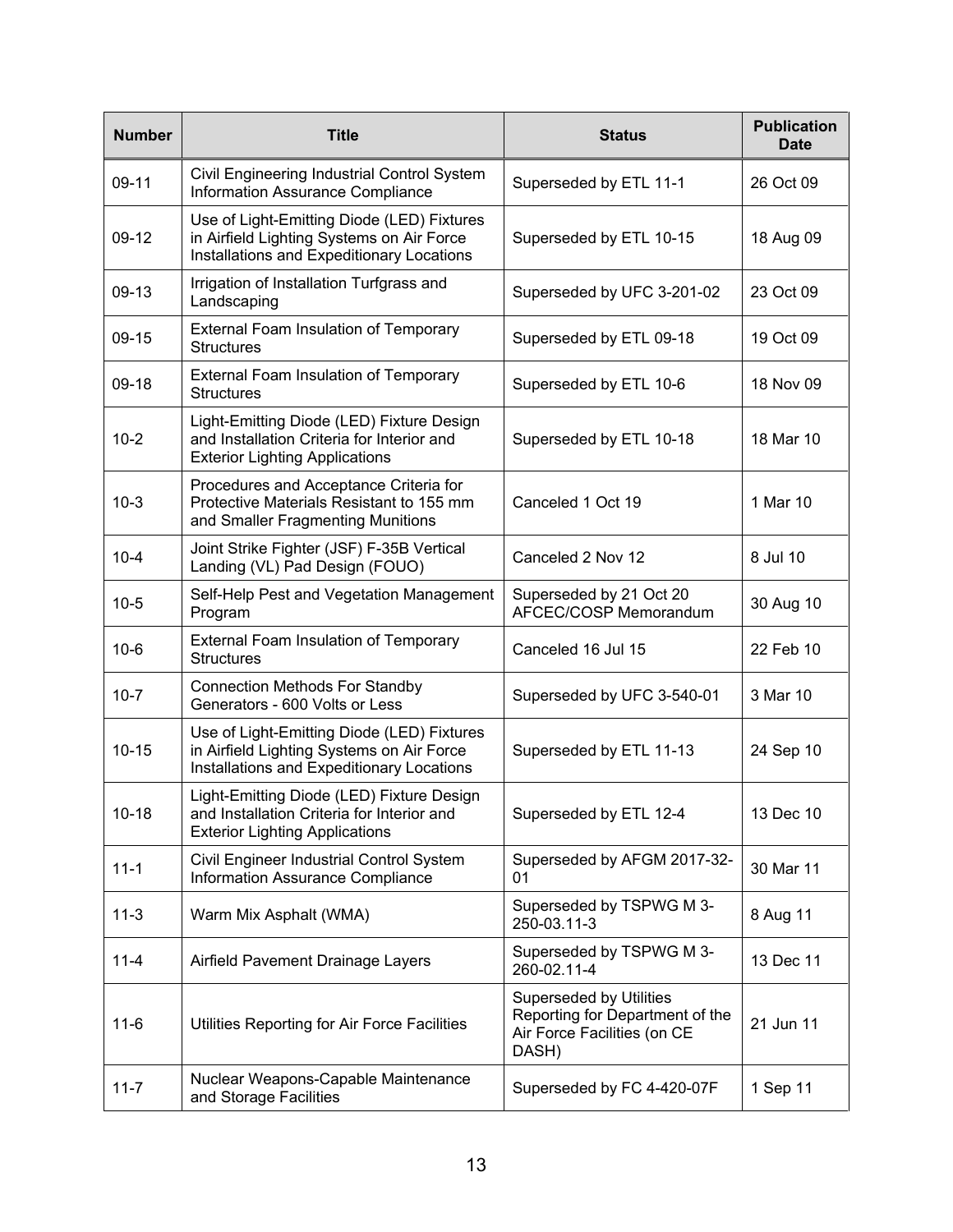| <b>Number</b>        | <b>Title</b>                                                                                                                                   | <b>Status</b>                                       | <b>Publication</b><br><b>Date</b> |
|----------------------|------------------------------------------------------------------------------------------------------------------------------------------------|-----------------------------------------------------|-----------------------------------|
| $11 - 8$             | Decision Criteria for Installing Vegetative<br><b>Green Roofs at CONUS Installations</b>                                                       | Superseded by UFC 3-110-03                          | 13 Jan 11                         |
| $11-9$               | <b>Electrical Manhole Entry and Work</b><br>Procedures                                                                                         | Superseded by AFI 32-1064                           | 19 Jan 11                         |
| $11 - 10$            | <b>Electrical Manhole Design Considerations</b>                                                                                                | Superseded by UFC 3-550-01                          | 19 Jan 11                         |
| $11 - 12$            | Grounding, Bonding, Testing, and<br>Recordkeeping for Communications<br><b>Facilities</b>                                                      | Superseded by AFI 32-1065                           | 24 Feb 11                         |
| $11 - 13$            | Use of Light-Emitting Diode (LED) Fixtures<br>in Airfield Lighting Systems on Air Force<br>Installations and Expeditionary Locations           | Superseded by ETL 11-29                             | 14 Apr 11                         |
| $11 - 15$            | Repairing and Backfilling Earthen<br>Structures with Flowable Fill                                                                             | Superseded by TSPWG M 3-<br>270-01.11-5             | 1 Aug 11                          |
| $11 - 18$            | Small Arms Range Design and Construction                                                                                                       | Superseded by UFC 4-179-02                          | 19 Apr 11                         |
| $11 - 21$            | Emergency and Standby Generator Design,<br>Maintenance, and Testing Criteria                                                                   | Superseded by ETL 11-21 (Chg<br>1)                  | 31 Oct 11                         |
| $11 - 21$<br>(Chg 1) | Emergency and Standby Generator Design,<br>Maintenance, and Testing Criteria                                                                   | Superseded by ETL 11-21 (Chg<br>2)                  | 16 Feb 12                         |
| $11 - 21$<br>(Chg 2) | Emergency and Standby Generator Design,<br>Maintenance, and Testing Criteria                                                                   | Superseded by ETL 13-4                              | 16 Mar 12                         |
| $11 - 22$            | <b>Water Distribution Lines Leak Detection</b>                                                                                                 | Superseded by UFC 3-230-02                          | 21 Jun 11                         |
| $11 - 24$            | <b>Energy Savings Performance Contracts</b><br>(ESPC)                                                                                          | Superseded by ETL 13-13                             | 18 Jul 11                         |
| $11 - 25$            | Implementation of Major and Area Source<br>Rules as Applied to Boiler Tune-ups and<br>Energy Assessments for the Boiler MACT<br>Rule           | Superseded by AFI 32-1068                           | 8 Aug 11                          |
| 11-26                | Using Asphalt Surface Treatments as<br>Preventive Maintenance on Asphalt Airfield<br>Pavements                                                 | Superseded by UFC 3-270-01                          | 21 Dec 11                         |
| $11 - 27$            | Solar Lighting for Airfields                                                                                                                   | Superseded by UFC 3-535-01<br>(publication pending) | 7 Dec 11                          |
| $11 - 28$            | Mandatory Review and Update of Record<br>Drawings for Nuclear-Capable Weapons<br>and Munitions Storage and Maintenance<br><b>Facilities</b>    | Superseded by UFC 3-575-01                          | 7 Dec 11                          |
| 11-29                | Use of Light-Emitting Diode (LED) Fixtures<br>in Airfield Lighting Systems on Air Force<br>Installations and Enduring/Contingency<br>Locations | Superseded by UFC 3-535-01<br>(publication pending) | 22 Dec 11                         |
| $12 - 1$             | Recommendations for Incorporating Water<br>System Emergency Response Plan<br>Requirements (FOUO)                                               | Canceled 27 Sep 19                                  | 13 Jan 12                         |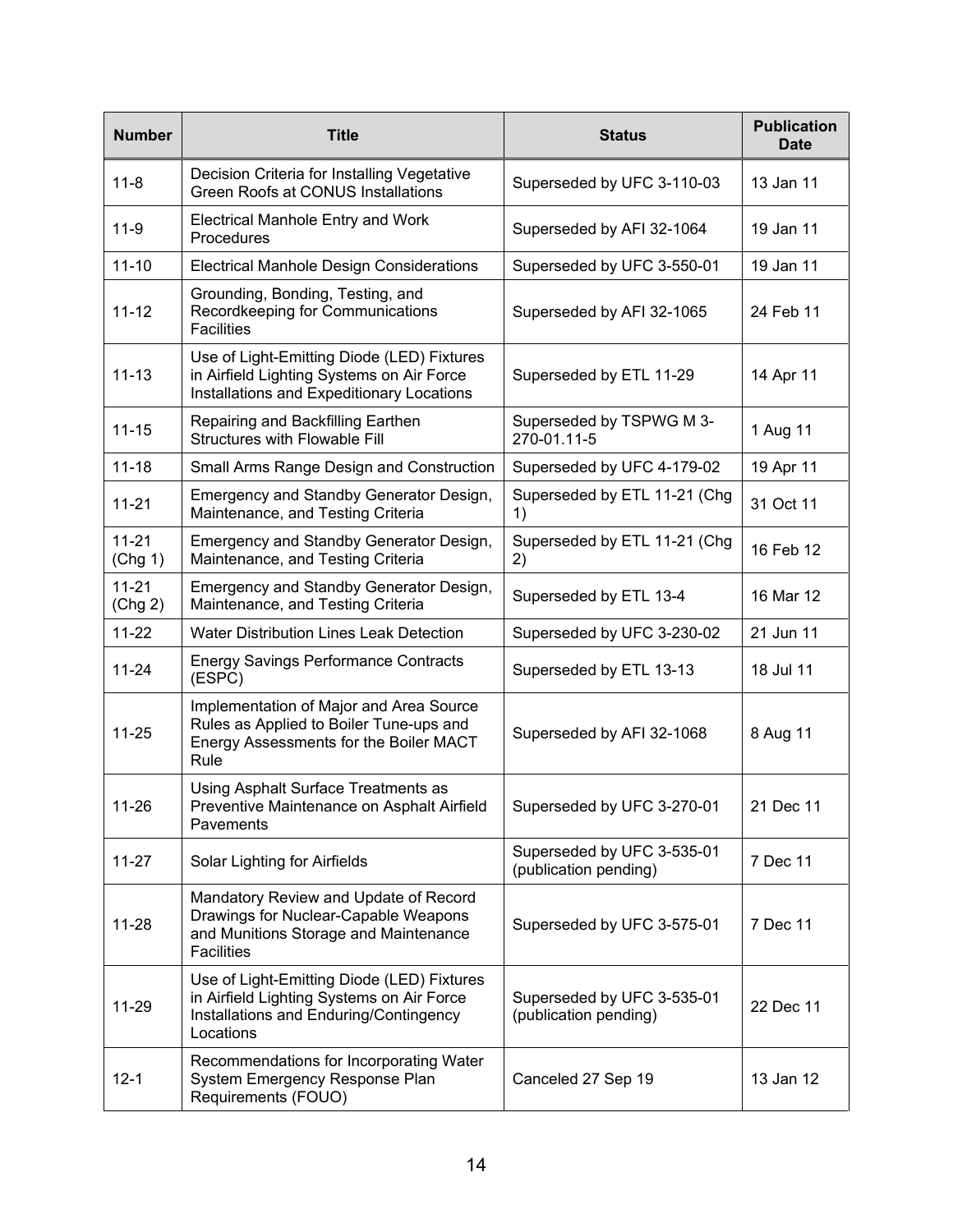| <b>Number</b>        | <b>Title</b>                                                                                                                                                            | <b>Status</b>                           | <b>Publication</b><br><b>Date</b> |
|----------------------|-------------------------------------------------------------------------------------------------------------------------------------------------------------------------|-----------------------------------------|-----------------------------------|
| $12 - 4$             | LED Fixture Design and Installation Criteria<br>for Interior and Exterior Lighting<br>Applications                                                                      | Superseded by ETL 12-4 (Chg<br>1)       | 9 Jan 12                          |
| $12 - 4$<br>(Chg 1)  | LED Fixture Design and Installation Criteria<br>for Interior and Exterior Lighting<br>Applications                                                                      | Superseded by ETL 12-15                 | 17 Feb 12                         |
| $12 - 7$             | Repair of Cement-Stabilized Soil (CSS)<br><b>Surfaces</b>                                                                                                               | Superseded by AFTTP 3-32.16             | 7 Feb 12                          |
| $12 - 8$             | <b>Contingency Aircraft Mooring Points in</b><br><b>Portland Cement Concrete Pavements</b>                                                                              | Superseded by TSPWG M 3-<br>260-01.12-8 | 18 Jan 12                         |
| $12-9$               | Personnel Certification Requirements for<br>Inspection of Lightning Protection Systems<br>(LPS) on Nuclear Weapons Maintenance,<br>Handling, and Storage Facilities     | Superseded by AFI 32-1065               | 13 Apr 12                         |
| $12 - 10$            | Utility Energy Service Contracts (UESC)                                                                                                                                 | Superseded by UESC Playbook             | 3 Apr 12                          |
| $12 - 12$            | Solar-Powered Light-Emitting Diode (LED)<br>Fixture Design and Installation Criteria for<br><b>Exterior Lighting Applications in</b><br><b>Contingency Environments</b> | Superseded by UFC 3-530-01              | 27 Jul 12                         |
| $12 - 15$            | LED Fixture Design and Installation Criteria<br>for Interior and Exterior Lighting<br>Applications                                                                      | Superseded by ETL 12-15 (Chg<br>1)      | 22 Aug 12                         |
| $12 - 15$<br>(Chg 1) | LED Fixture Design and Installation Criteria<br>for Interior and Exterior Lighting<br>Applications                                                                      | Superseded by UFC 3-530-01              | 22 Oct 12                         |
| $13 - 2$             | Design, Construction, Operations, and<br>Maintenance of Semi-permanent<br><b>Wastewater Treatment Plants at</b><br><b>Contingency Locations</b>                         | Canceled 27 Sep 19                      | 20 May 13                         |
| $13 - 3$             | Minimum Airfield Operating Surface<br>Selection and Repair Quality Criteria                                                                                             | Superseded by AFTTP 3-32.12             | 18 Jan 13                         |
| $13 - 4$             | Standby Generator Design, Maintenance,<br>and Testing Criteria                                                                                                          | Superseded by ETL 13-4 (Chg<br>1)       | 18 Nov 13                         |
| $13 - 4$<br>(Chg 1)  | Standby Generator Design, Maintenance,<br>and Testing Criteria                                                                                                          | Superseded by UFC 3-540-07              | 15 May 14                         |
| $13-6$               | Energy-Efficient Motors and Adjustable-<br><b>Speed Drives</b>                                                                                                          | Superseded by UFC 3-520-01              | 18 Sep 13                         |
| $13 - 13$            | <b>Energy Savings Performance Contracts</b><br>(ESPC)                                                                                                                   | Superseded by ESPC Playbook             | 15 Aug 13                         |
| $14-1$               | Construction and Operation and<br>Maintenance Guidance for Storm Water<br>Systems                                                                                       | Canceled 27 Sep 19                      | 7 Aug 14                          |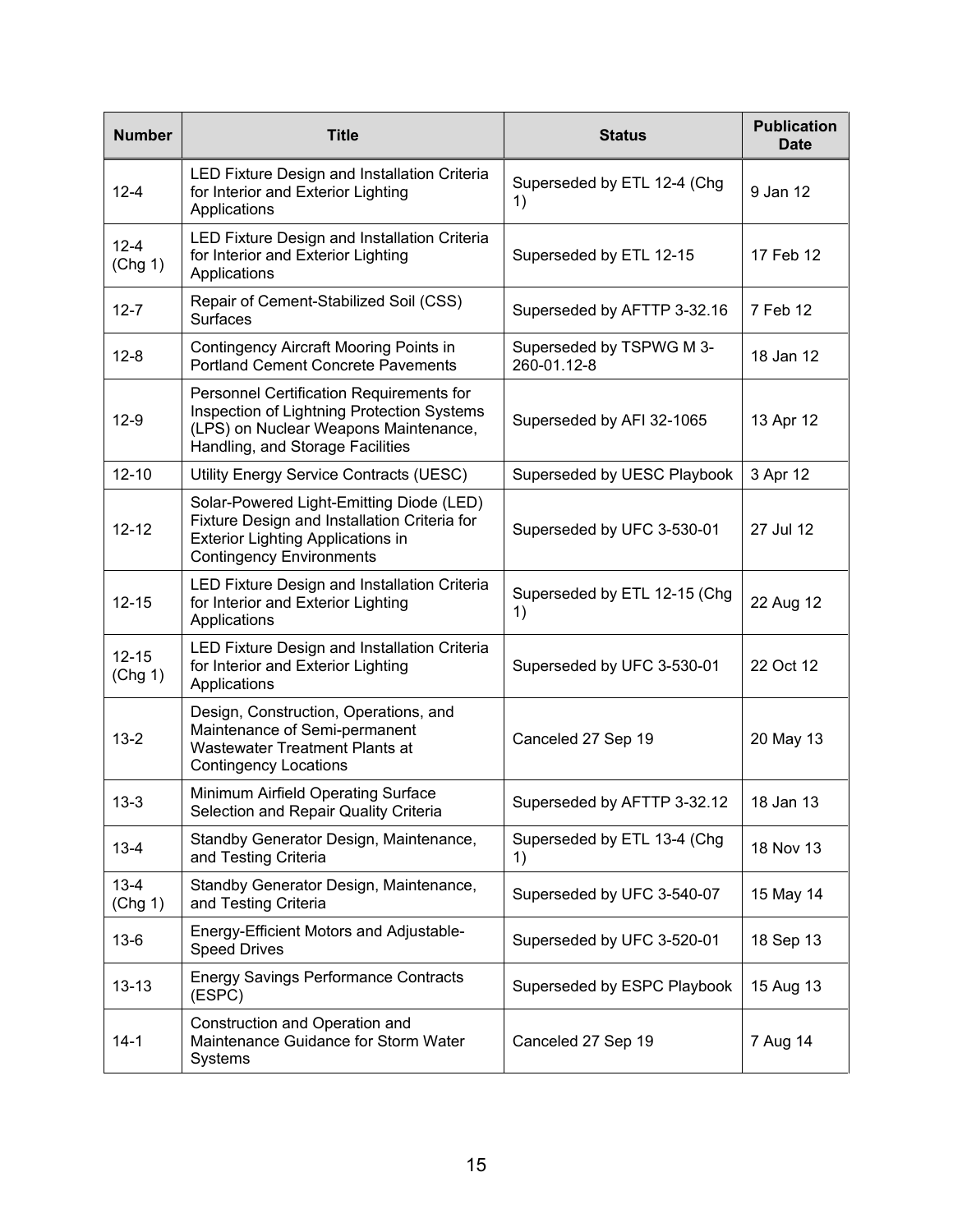| <b>Number</b>     | Title                                                                                                                                     | <b>Status</b>                                      | <b>Publication</b><br><b>Date</b> |
|-------------------|-------------------------------------------------------------------------------------------------------------------------------------------|----------------------------------------------------|-----------------------------------|
| $14 - 2$          | <b>Preventing and Repairing Concrete</b><br>Deterioration Under MV-22 and CV-22<br>Aircraft                                               | Superseded by ETL 14-2<br>(Chg1)                   | 2 Apr 14                          |
| $14-2$<br>(Chg 1) | Preventing and Repairing Concrete<br>Deterioration Under MV-22 and CV-22<br>Aircraft                                                      | Superseded by UFC 3-270-01                         | 21 Nov 14                         |
| $14-3$            | Preventive Maintenance Plan (PMP) for<br><b>Airfield Pavements</b>                                                                        | Superseded by TSPWG M 3-<br>270-08.14-3            | 18 Aug 14                         |
| 14-4              | Vertical Landing Zone (VLZ) and Other<br>Airfield Pavement Design and Construction<br>Using High Temperature Concrete                     | Superseded by UFC 3-260-01<br>and UFGS 32 13 13.43 | 18 Aug 14                         |
| $14 - 5$          | Requirements for Wear of Military Uniforms<br>with Arc Thermal Performance Value-<br>(ATPV-) Rated Personal Protective<br>Equipment (PPE) | Superseded by AFI 32-1064                          | 28 May 14                         |
| $14 - 10$         | Sustainment Pavement Repair (SuPR) Kit                                                                                                    | Superseded by AFTTP 3-32.16                        | 7 Aug 14                          |

## **(Construction Technical Letters [CTL] On Next Page)**